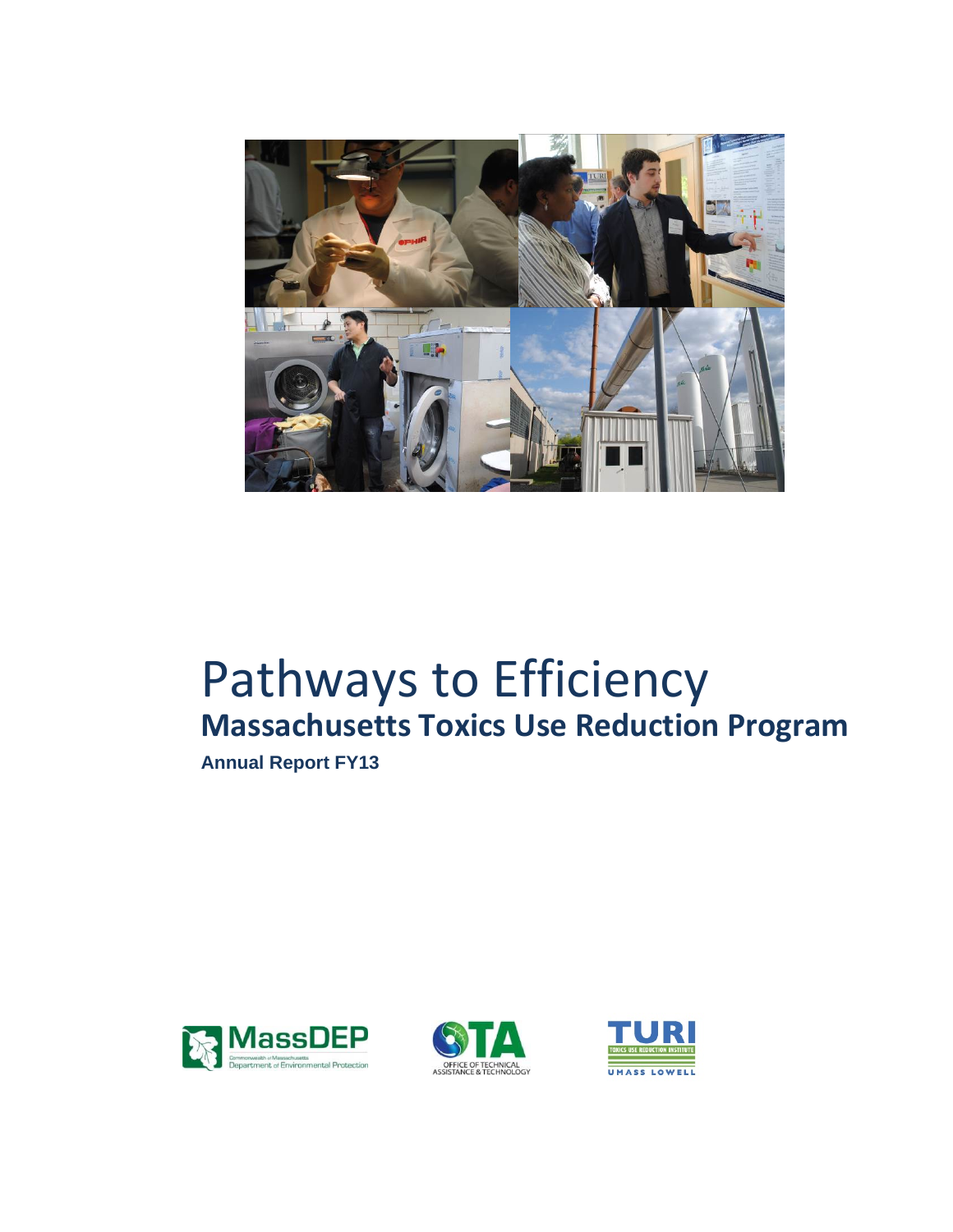Submitted to: The Governor of the Commonwealth of Massachusetts The Commonwealth of Massachusetts House of Representatives The Commonwealth of Massachusetts Senate

Prepared by the Office of Technical Assistance and Technology June 2014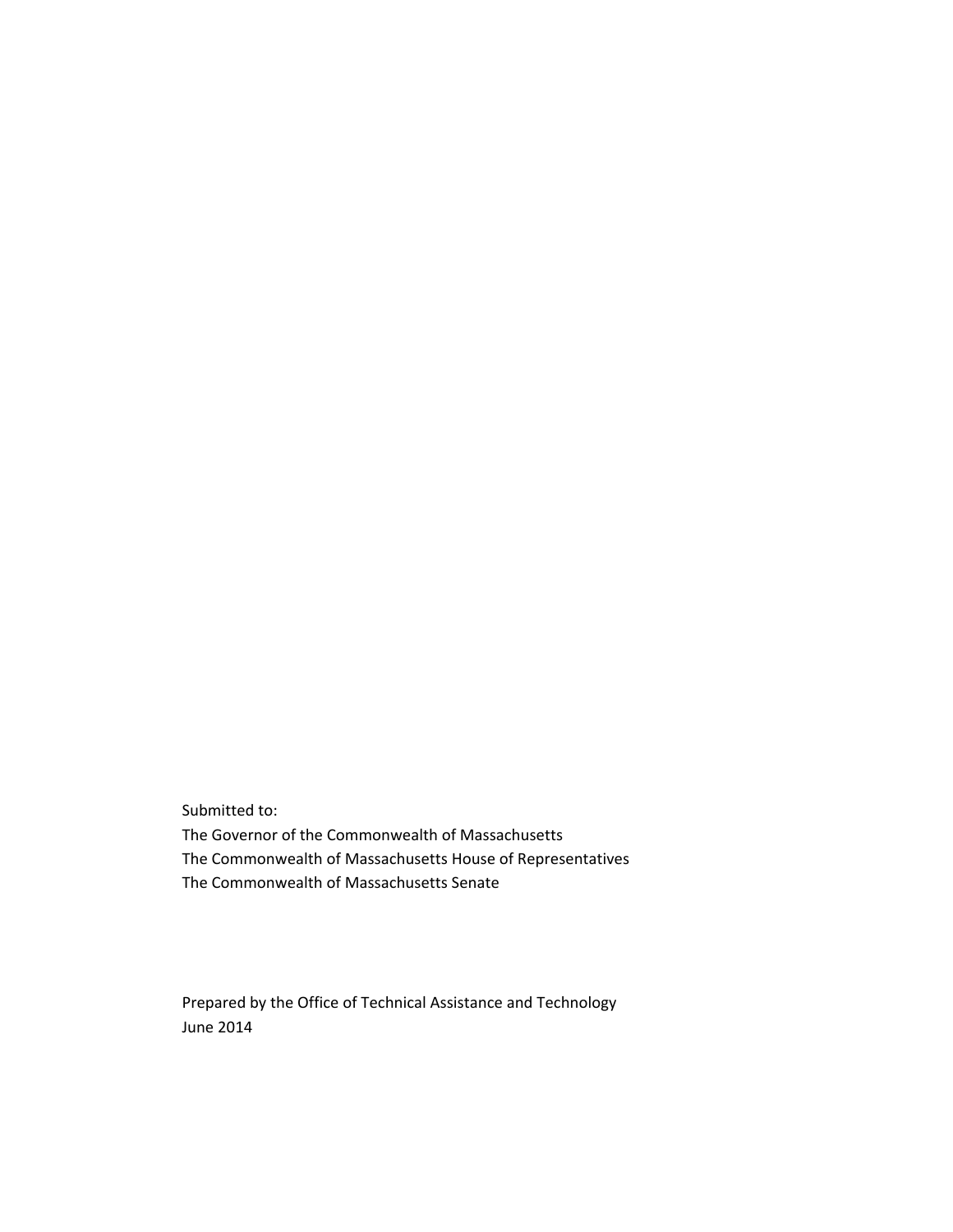## Table of Contents:

| <b>Executive Summary</b>                                  |    |
|-----------------------------------------------------------|----|
| <b>The Toxics Use Reduction (TUR) Approach</b>            | 5  |
| <b>FY 2013 Accomplishments</b>                            | 6  |
| <b>Administrative Council</b>                             | 10 |
| <b>Toxics Use Reduction Act Agencies</b>                  | 12 |
| <b>Department of Environmental Protection</b>             |    |
| <b>Office of Technical Assistance and Technology</b>      |    |
| <b>Toxics Use Reduction Institute at UMass Lowell</b>     |    |
| <b>Looking Ahead: Selected Program Activities in FY14</b> | 23 |

| Appendix A: Toxics Use Reduction Act (TURA) Program Revenue and Fees  |
|-----------------------------------------------------------------------|
| <b>Appendix B: TURA Events</b>                                        |
| <b>Appendix C: Toxics Use Reduction Institute (TURI) Publications</b> |
| Appendix D: TURI: Professional Conference Presentations, Workshops,   |
| <b>Training Presentations &amp; Equipment Demonstrations</b>          |
| <b>Appendix E: TURI Media Coverage (Selected)</b>                     |
| <b>Appendix F: TURI Grants Details</b>                                |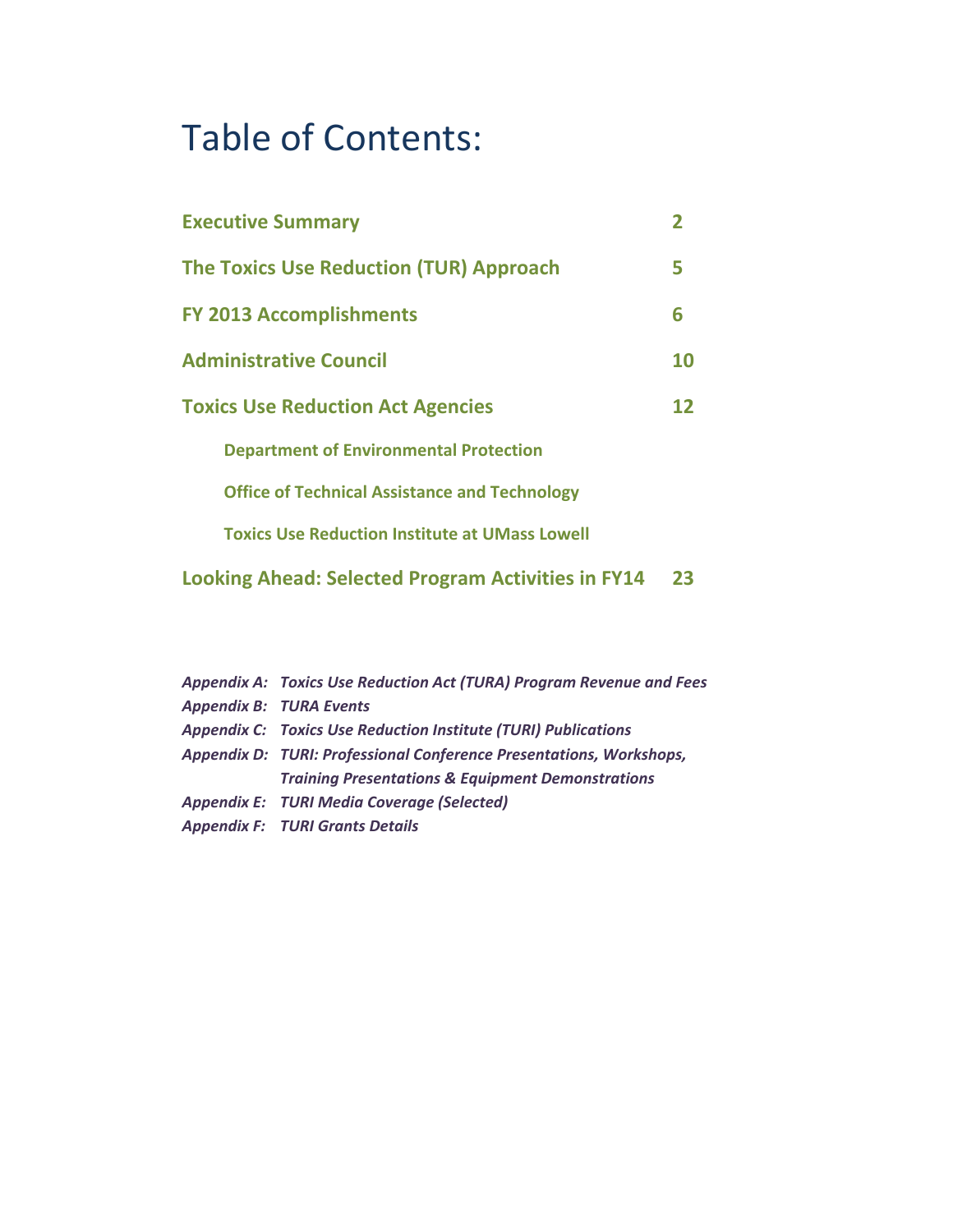*"Polartec has been engaged in TUR planning since 1994 and TURA has not only supported our expansion into international markets, it has given us a competitive edge globally. Our European customers require vendors to achieve bluesign® certification, which mandates complex audits and requires full disclosure of all ingredients, recipes, processes, resource consumption and discharges. Polartec was the 1st company in the United States to achieve bluesign® certification and, in large part thanks to TURA, we were able to meet their standards without having to make any disruptive process changes."*

‐ *Jihad Hajjar, EH&S Director at Polartec, LLC*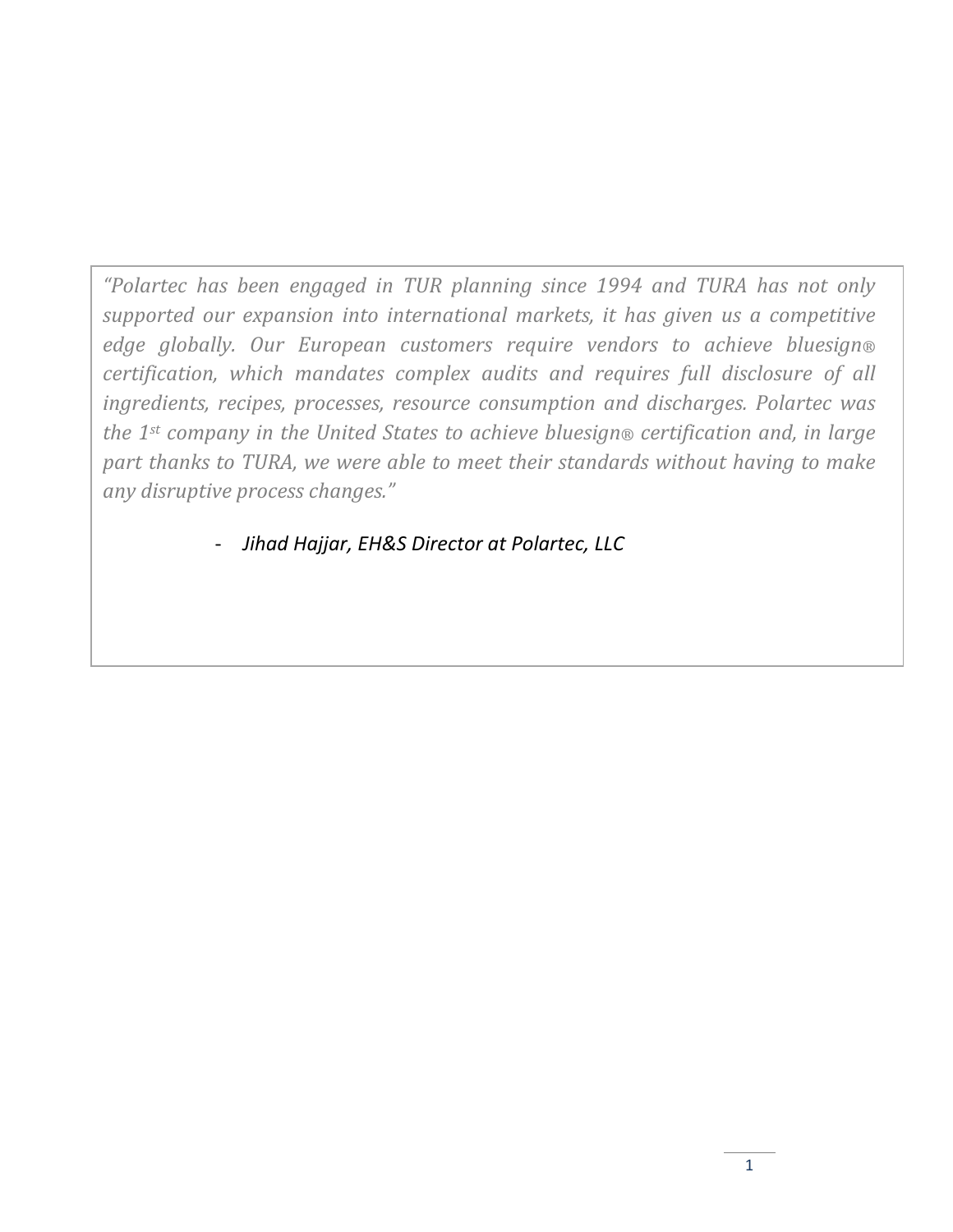## Executive Summary

The Toxics Use Reduction Act (TURA) is a successful environmental protection program that exemplifies the philosophy that a healthy environment goes hand in hand with a healthy economy. TURA combines regulatory incentives with technical assistance, education and research programs, and has led companies to voluntarily reduce tens of millions of pounds of toxic chemicals while improving their bottom line. The Act, administered jointly by the Office of Technical Assistance and Massachusetts Department of Environmental Protection in the Executive Office of Energy and Environmental Affairs and the Toxics Use Reduction Institute at UMass Lowell, has led businesses to improve their manufacturing efficiency.

Between 2000 and 2012, companies subject to TURA reduced their total use of toxic chemicals by 23 percent and direct release of toxics to the environment by 73 percent. These reductions are in addition to those achieved during the first decade of the program (40 percent reduction in toxic chemical use and 90 percent reduction in releases to the environment).

During FY13, the TURA program continued to support sustainable economic growth in the Commonwealth by helping businesses reduce their reliance on toxic chemicals and

achieve greater operational efficiencies. The TURA program agencies provided assistance to companies and communities through technical assistance, grants, workshops, publications, supply chain work and targeted research. FY13 accomplishments include:

- **site visits** to more than 100 small and large businesses;
- **demonstrations** at a DNA/RNA manufacturing facility showing a 70 percent reduction in toxics use and at professional dry cleaner businesses to showcase wet cleaning technology;



- collaborative research with aerospace and defense supply chain on **alternatives** to hexavalent chromium sealants;
- a greener materials **research symposium** with UMass Lowell researchers and Massachusetts industries;
- fact sheets on formaldehyde and perchloroethylene (perc);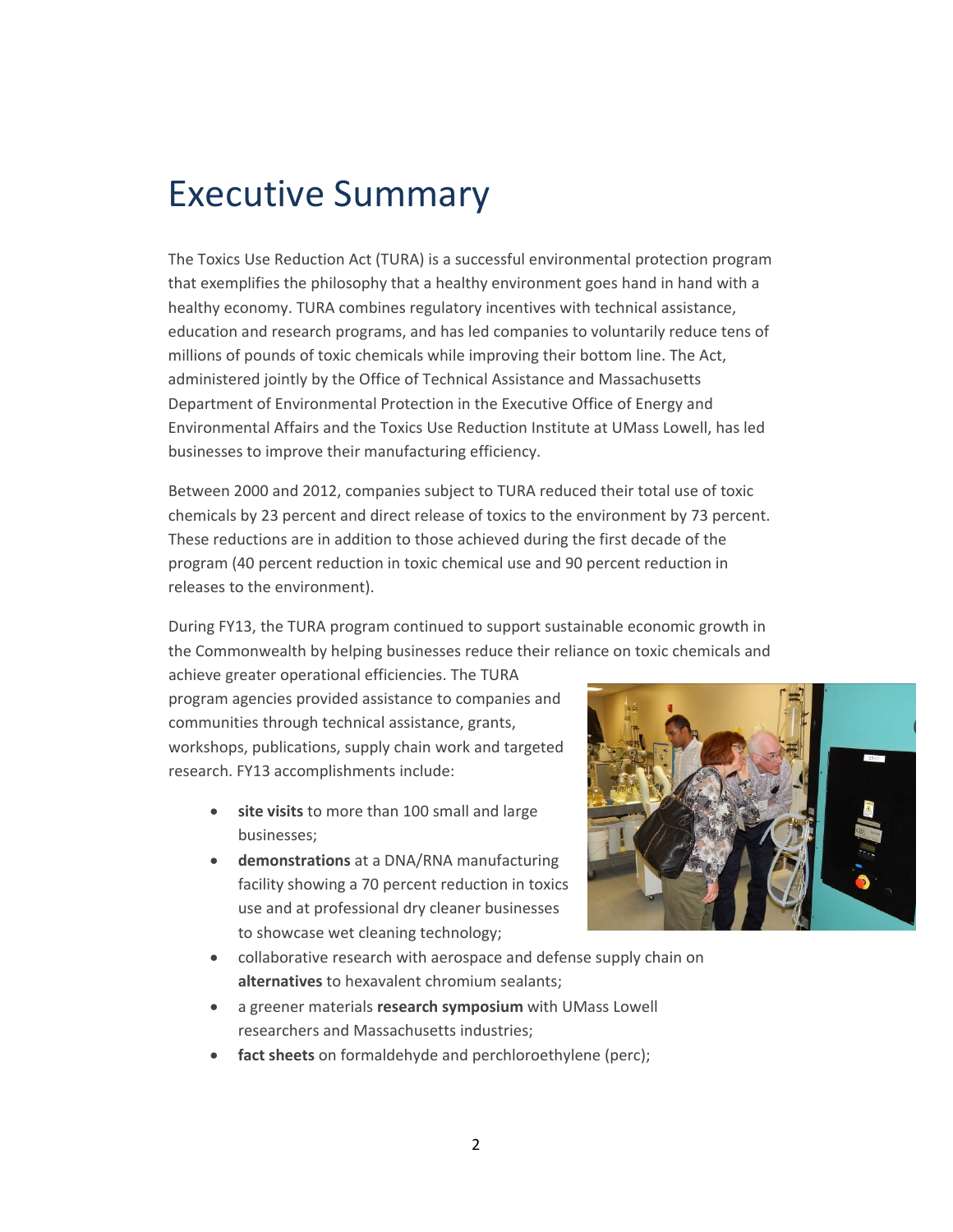- a **guidance document** and training on preventive hazard evaluation for process safety;
- **training programs** for TUR planners on a wide variety of TUR topics as well as Environmental Management Systems;
- **workshops** on topics that include process safety and environmental purchasing; and
- **case studies** demonstrating how companies have made substantial progress in toxics use reduction and resource conservation.

In addition, academic grants supported research on safer alternative chemistries for manufacturing polyester resins, testing of safer disinfection formulations, developing a safer alternative for professional nail polishes and developing safer processes for manufacturing conducting polymers.



Community grants helped a group of public health departments working with hair and nail salons to implement safer practices, supported the elimination of toxic chemical use in Head Start child‐care facilities in Boston neighborhoods and contributed to a model for organic food production in a school community setting.



The TURA program continued to work with dry cleaners to help them save money while eliminating a highly toxic chemical. **Perchloroethylene (perc)** is a powerful neurotoxin and suspected carcinogen. In FY13, the TURA program updated MassDEP's Environmental Results Program (ERP) guidance for dry cleaners and

provided a grant for KMK Cleaners in Walpole to convert to 100 percent wet cleaning. Data collected from multiple facilities show that eliminating perc by switching to professional wet cleaning can reduce energy and water usage by as much as 50 percent; KMK Cleaners has also seen significant reductions in rework and employee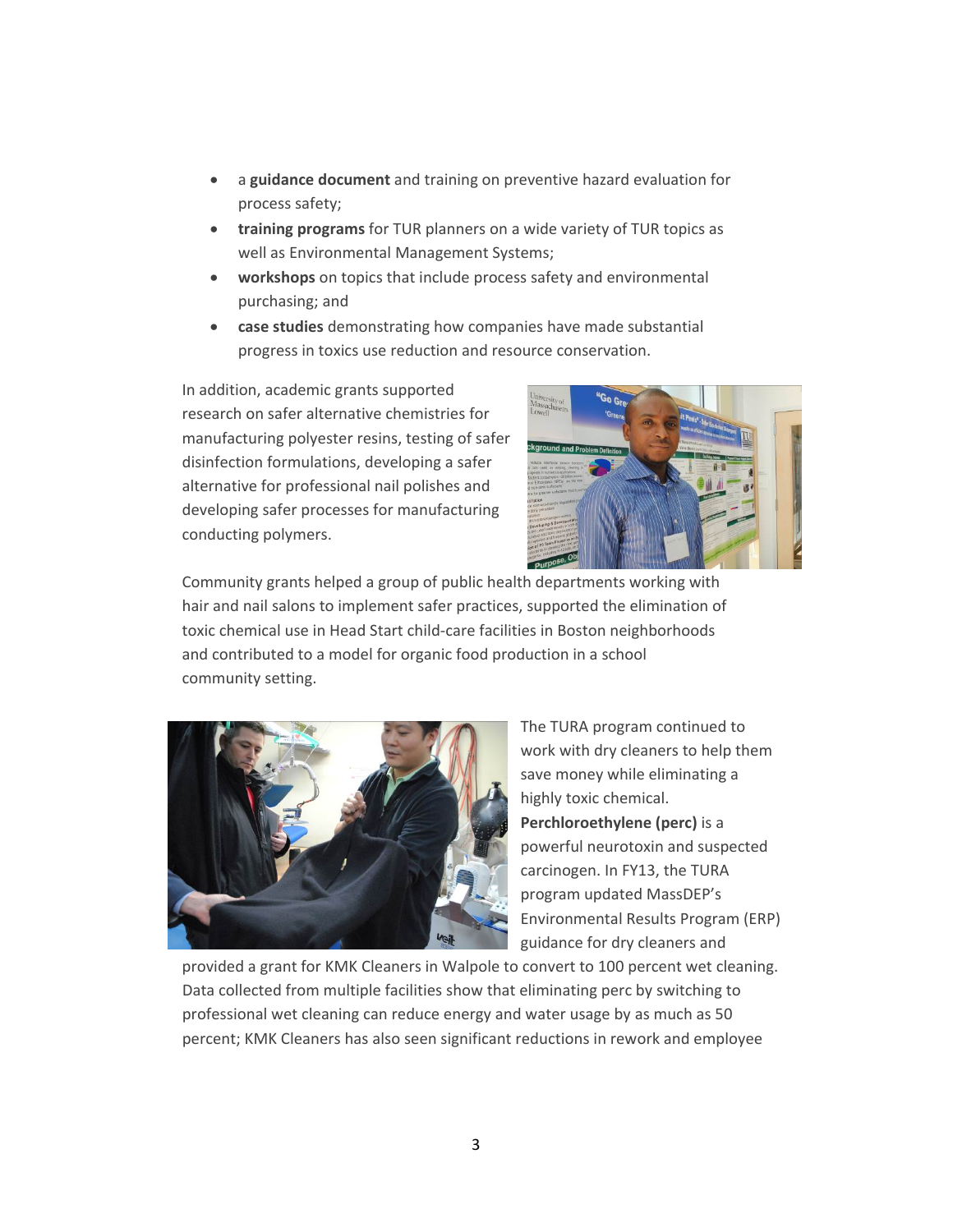sick time. The changes to the ERP will be closely monitored for four years to determine effectiveness. If the percentage of newly installed perc machines over that time period is greater than expected, MassDEP will impose a permitting requirement for future installations.

The success of the TURA program with regards to reducing the use of perc in dry cleaning is an example of all TURA agencies working together and with the business community to implement programs and policies that best fit the situation. As a result, Massachusetts benefits from more efficient regulation, safer garment cleaning, lower energy and water use and healthier workplaces.

The designation of **methylene chloride** as a Higher Hazard Substance (HHS) encourages businesses to find less harmful alternatives. Methylene chloride is found in paint strippers and adhesives. It is also used as a metal degreaser and as an extraction solvent. The adverse health effects of methylene chloride include skin, eye and respiratory irritation and liver, kidney and central nervous system damage. Exposure has been responsible for a number of deaths nationwide, including one in Massachusetts in 2004. Designation as a Higher Hazard Substance lowers the reporting threshold to 1,000 pounds. Designation will also help to discourage the use of methylene chloride as a substitute for other toxic chemicals. OTA's targeted outreach to companies around Higher Hazard Substances has helped dozens of companies consider alternatives while explaining the meaning of the HHS designation.

TURI produced the report *Opportunities for Cancer Prevention: Trends in the Use and Release of Carcinogens in Massachusetts.* It finds that there are 200 known or



suspected carcinogens that are reportable under TURA. Of those, 74 have been reported as used by facilities. There has been a significant decrease in the use of these chemicals over the past 20 years, and a dramatic decrease in releases. The report suggests that toxics use reduction can continue to be an important component of a broader strategy to prevent cancer in the Commonwealth.

*A Report on Barriers to Reducing the Use of Asthma‐Related Chemicals,* produced by OTA, revealed a number of opportunities for increasing

community awareness of the benefits of reducing chlorine, formaldehyde and isocyanates. For example, TURA agencies continue to look for alternative cleaning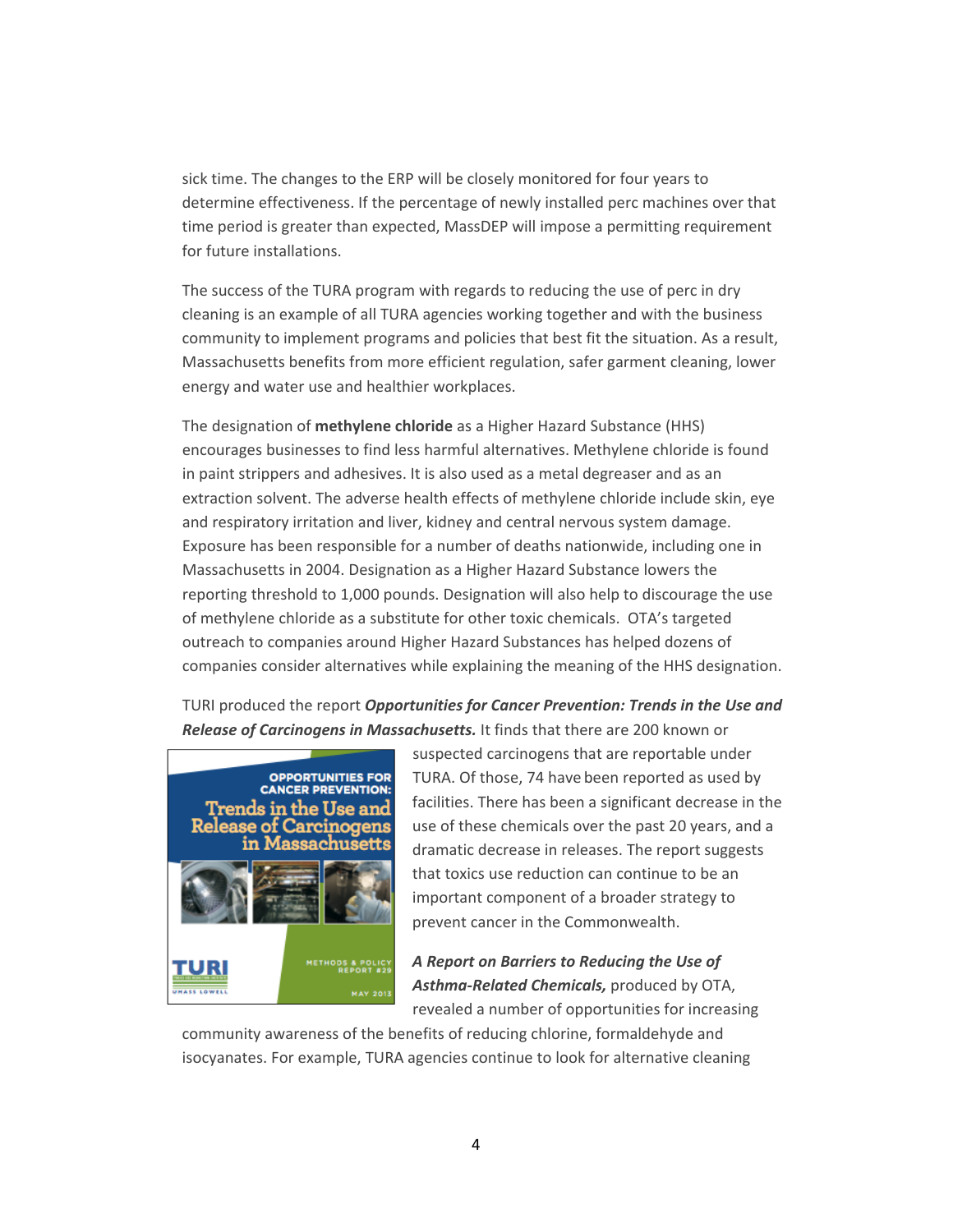methods in order to reduce the use of chlorinated substances. The Toxics Reduc tion Task Force, an interagency collaborative effort supported by TURA program age ncies, offered training sessions to state agencies on less toxic methods for disinfecting surfaces.

# The Toxics Use Reduction (TUR) Approach

principal approach to addressing toxic chemicals was "command and control" harness market forces through a mandatory reporting and planning process The Commonwealth established itself as a leader in chemical policy by adopting the Toxics Use Reduction Act (TURA) in 1989. At that time, the by setting limits on the amount of a chemical pollutant that could be legally released into the environment. Massachusetts was the first in the nation to

chemical use and conduct a planning process reduction options based on their individual needs. that systematically leads to a decline in chemical use over time. Facilities subject to TURA requirements must report annually on every two years during which they decide whether to implement specific toxics use

**m The program has seen great success. Fro of toxics into the environment by 65 percent. 2000 to 2011, TURA businesses reduced total toxic chemical use by 22 percent, toxic byproduct by 33 percent and on‐site release**



The TURA program also helps companies stay competitive in national and international markets. As the European Union continues to update its chemical reporting requirements and restrictions through the Registration, Evaluation, and Authorization of Chemicals (REACH) regulation, the TURA program works to keep Massachusetts businesses informed of these changes. For example, n‐propyl bromide (nPB) was recently added as a candidate to the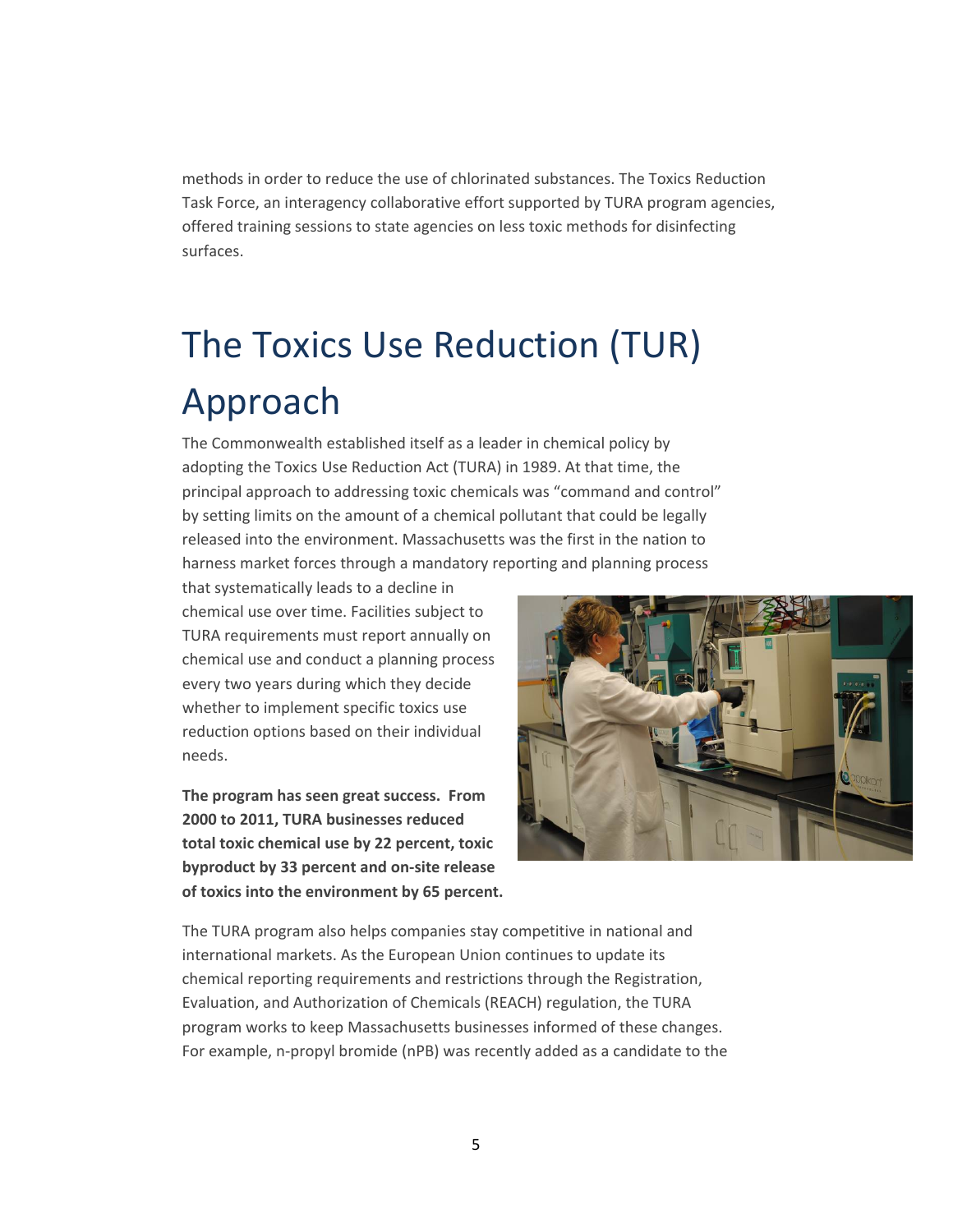REACH list of substances of very high concern. In FY13, the TURA program began an investigation that has lead to a recommendation for nPB to be added to the TURA Higher Hazard Substance list. If the recommendati on is adopted, education and outreach from the TURA agencies will target Massachusetts businesses that currently use or may consider using nPB . By proactively addressing chemical substances that are more string ently restricted abroad, local industry can keep a competitive edge.

## FY 2013 Selected TURA Accomplishments



ChemGenes, a DNA/RNA manufacturing facility in Wilmington has a long history with Toxics Use Reduction. Working with the Office of Technical Assistance and Technology since 2005, the company has reduced its use of chloroform by 55 percent and hexane by 35 percent, resulting

in a net savings of \$215,000. The Toxics Use Reduction Institute (TURI) at UMass Lowell awarded ChemGenes an incentive grant in 2012 to help offset capital costs for a new solvent recovery and recycling system. In the long‐ term, ChemGenes expects to reduce the use of hexane and ethyl acetate by 27,000 pounds or 70 percent annually. Factoring in the TURI grant, ChemGenes estimates a return on investment in less than two years.

Crane & Company, Inc., founded in 1801, is the oldest continuously run paper hydroelectric power generator at an existing dam located on their property. TURA program outreach has helped many companies discover options for saving money by reducing resource consumption. For example, Dalton‐based manufacturer in North America. With the help of OTA, Crane was able to identify opportunities for reducing energy costs. The company installed a The generator was brought online in August 2013. Crane had previously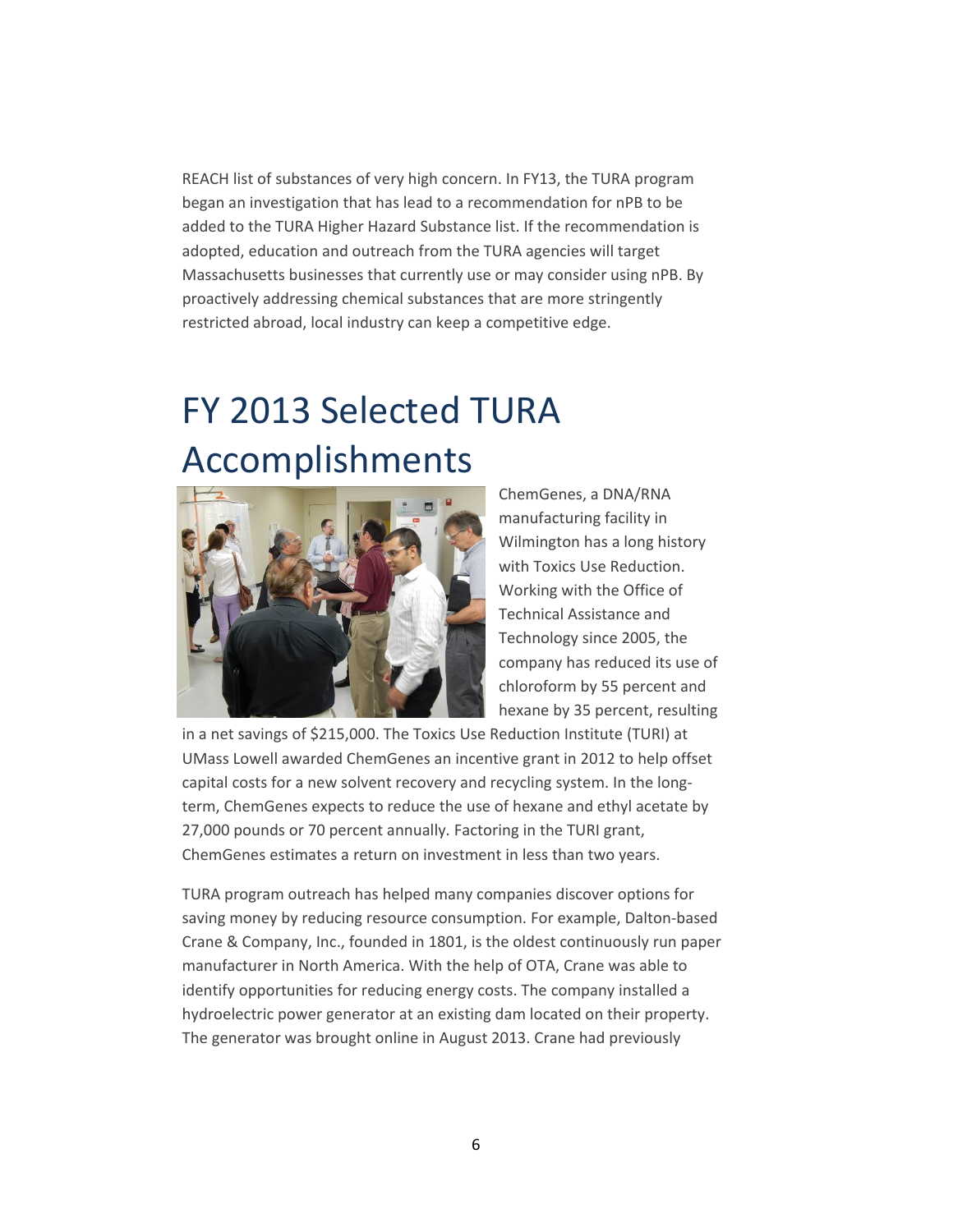installed a combined heat and power back‐pressure steam turbine generator. Together, the projects save the company nearly \$273,000 annually in reduc ed energy costs. The new installations have the added benefit of significantly reducing carbon dioxide, sulfur dioxide and nitrous oxide emissions.

continued investigation into the categorization of chemicals has resulted in: TURA program activities are focused, in part, by the review of the Toxic and Hazardous Substances list to identify specific chemicals that merit targeted outreach and specific education programs. Once identified, the chemical is considered for designation as a Higher Hazard Substance. The program's

- changes in the reporting requirements for dry cleaners using perc;
- a recommendation for methylene chloride to be added to the list of Higher Hazard Substances;
- a report on trends in the use of carcinogens by TURA companies; and
- a study on the barriers to reducing the use of asthma‐related chemicals in the Commonwealth.



## **Reduced Toxic Chemical Use by Dry C leaners**

develop an approach by dry cleaners Massachusetts. Dry encouraged to adopt The TURA agencies worked together to for reducing the amount of perc used throughout cleaners are safer alternatives through changes that

The ERP requires dry cleaners using perc to provide an annual self certification to MassDEP to demonstrate that they are in compliance with relevant environmental regulations. were made to the existing dry cleaner Environmental Results Program (ERP).

At least seven businesses have already switched from perc-based machines to less toxic wet cleaning technologies with the help of TURI grants. Their results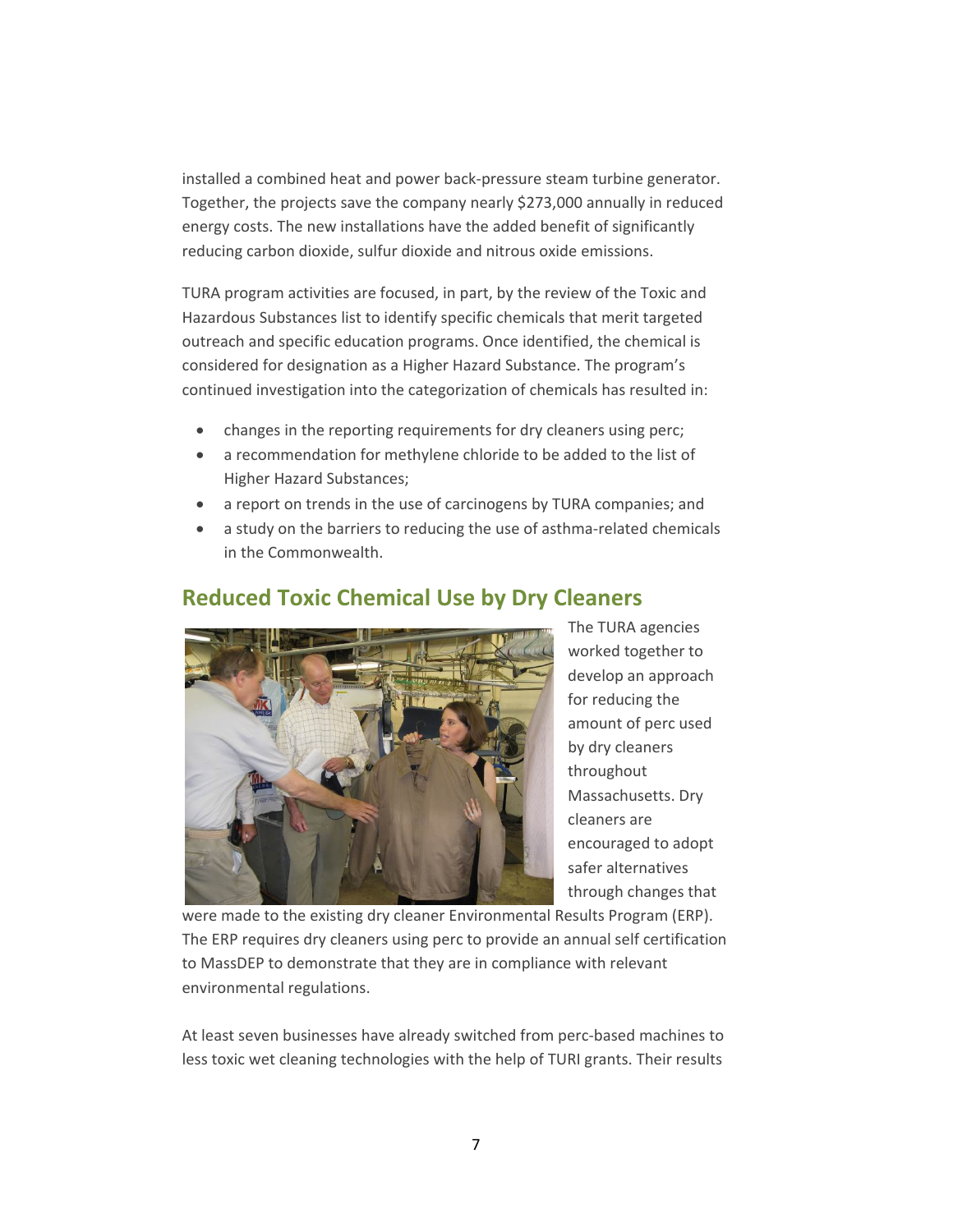are proving that toxics use reduction can boost the bottom line. KMK Clean ers in Walpole is showing a 40 percent reduction in electricity costs and mor e than a 50 percent drop in water consumption. Silver Hanger cleaners in Bellingham reduced electricity use by 20% and saved more than \$2,700 in the first year.

#### **Higher Hazard Substance Designation**

Under the 2006 Amendments to the Massachusetts Toxics Use Reduction Act, the TURA Administrative Council has the authority to designate up to 10 Higher Hazard Substances and up to 10 Lower Hazard Substances per year. The goal of this provision is to help Massachusetts companies and communities focus their toxics use reduction efforts on those chemicals that pose the most serious threats to health and the environment.

In June of 2013, the TURA Administrative Council voted to add methylene chloride to the Higher Hazard Substance list. Methylene chloride, or dichloromethane (DCM), is a chlorinated solvent commonly used as a metal degreaser, a chemical intermediate, a reaction or extraction solvent, a paint stripper and a component in adhesives. Adverse health effects include damage to the liver, kidney, cardiovascular system and central nervous system. High, short-term exposures can be lethal. Methylene chloride exposure has been responsible for a number of deaths nationwide, including one in Massachusetts.

Traditionally, manufacturing companies with more than 10 employees that incorporate 25,000 pounds or more of the chemical in their products, or use 10,000 pounds of methylene chloride for production and operations, are required to report to the MassDEP and conduct toxics use reduction planning. The Higher Hazard Substance designation lowers the reporting threshold to 1,000 pounds per year. The TURA program has prioritized methylene chloride in allocating resources to ensure that facilities will receive targeted assistance in reducing or eliminating this chemical.

## **Trends in Carcinogens Use**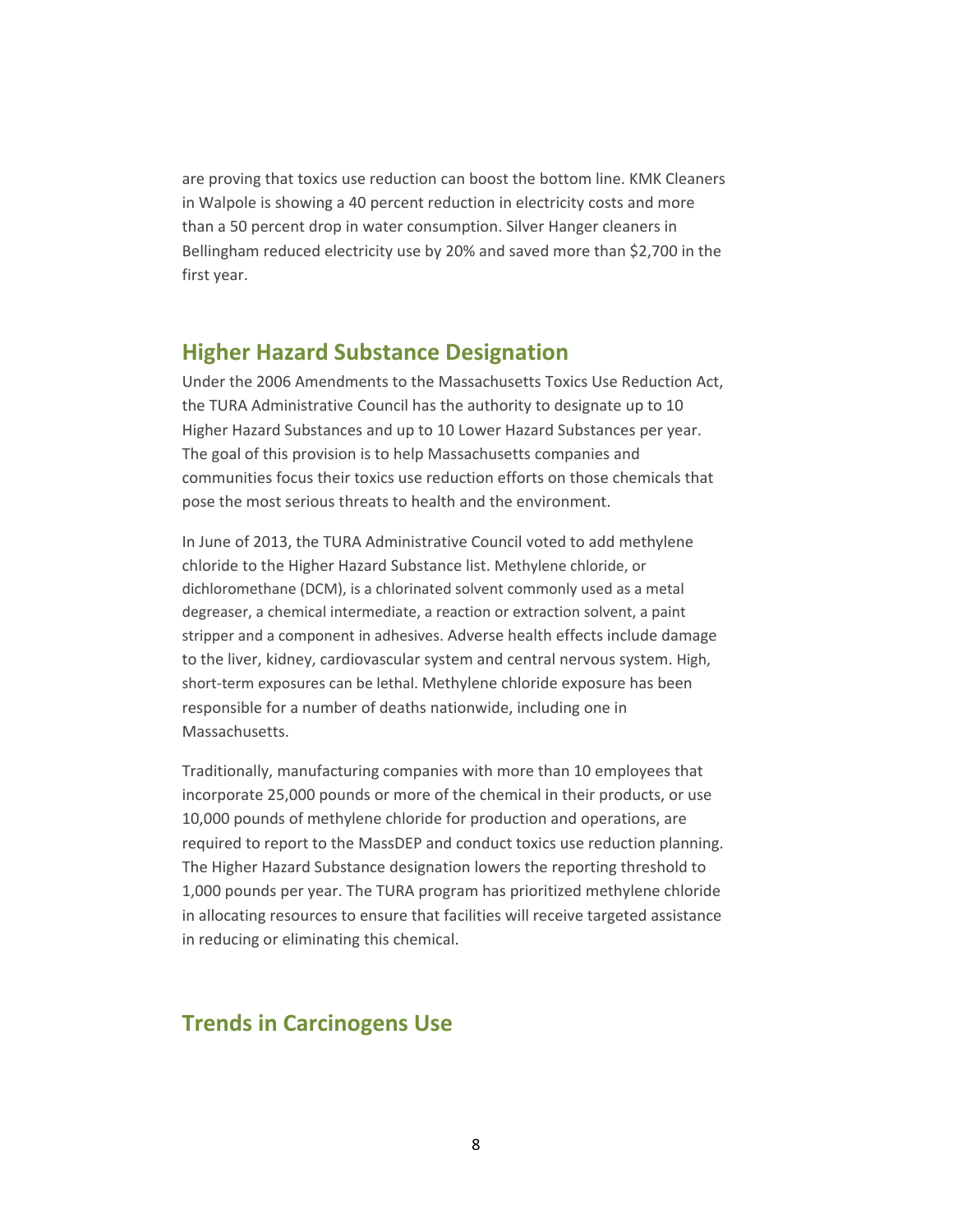The report *Opportunities for Cancer Prevention: Trends in the Use and Releas e of Carcinogens in Massachusetts* was published by TURI in June 2013. It shows that reported use of carcinogens among Massachusetts companies declined 32 percent from 1990 to 2010, and reported releases of carcinogens declined 93 percent from 1991 to 2010. The report notes that toxics use reduction, which prevents carcinogenic exposures at their source, is a powerful tool for cancer prevention and that continued work to minimize the use of carcinogens in manufacturing and services can help to reduce the bur den of cancer in Massachusetts. In addition to evaluating prog ress in reducing use of all carcinogens combined, the report analyzes progress for groups of chemicals associated with 11 specific types of cancer.



**FIGURE B** Total Environmental Releases of Known and Suspected Carcinogens

Based on publicly available data. Data claimed trade secret are not included in these figures.

agencies can spearhead in order to assist in reducing the risk of cancer in the Commonwealth. The program is evaluating other carcinogens for addition to the TURA list, designation of additional Higher Hazard Substances, and working with other state agencies to incorporate toxics use reduction information into cancer education programs. The report concludes with a number of opportunities that the TURA program

#### **Asthma‐Related Chemicals**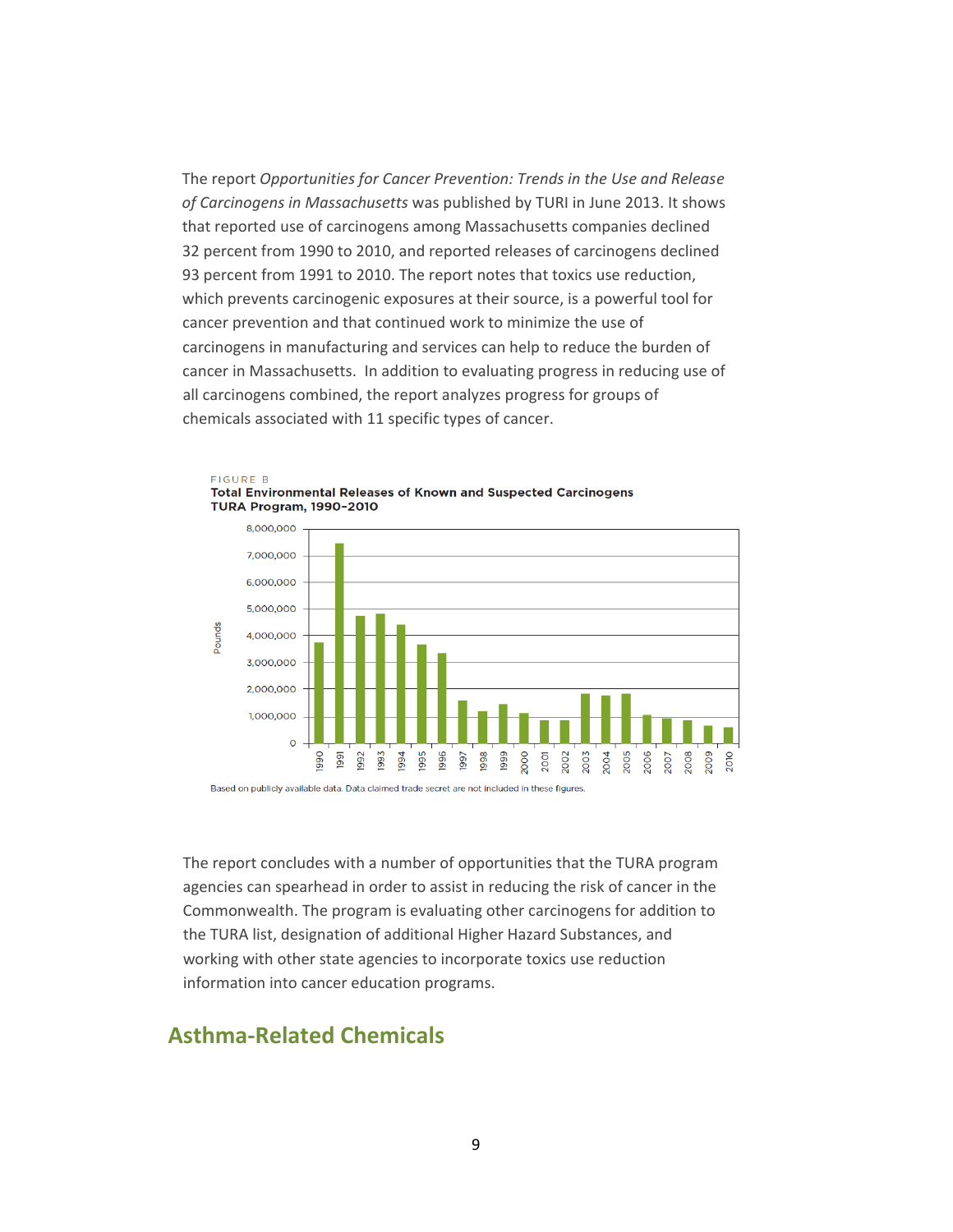An OTA report, *Barriers to Reducing the Use of Asthma‐Related Chemicals,* was presented to the Advisory Committee in the fall of 2012. OTA found that TURA filers have achieved impressive reductions in use of chemicals associated with asthma, but there continue to be important opportunities for further reductions. The report also highlighted uses of asthma‐related chemicals that are not covered under TURA.

The report provides detailed information on isocyanates, formaldehyde and chlorine. companies that now file under TURA due to the Higher Hazard Substance designation of formaldehyde. The TURA agencies, working through the interagency Toxics Reduction Task Force, are also helping to educate state agencies about safer alternatives to chlorine-based products in janitorial cleaning applications. Recommendations include supporting strategies that promote reduction of use and encouraging the TURA agencies to increase awareness of these chemicals by incorporating information into education materials and programs. Examples of work undertaken by the program includes workshops sponsored by OTA on the proper installation methods for isocyanate‐based spray foam products and specific outreach to

## Administrative Council

The Administrative Council is composed of representatives of the Executive Office of Energy and Environmental Affairs, the Department of Environmental Protection, the Executive Office of Housing and Economic Development, the Department of Public Health, the Department of Labor Standards and the Executive Office of Public Safety. The Council serves as a forum for interagency coordination on toxics and makes policy decisions on individual chemical initiatives. For example, in FY13 the Council unanimously resolved to integrate incentives for reduction in perc use into the MassDEP Environmental Results Program (ERP) for drycleaners. As a result of the resolution, a voluntary perc reduction program will be offered during a trial period of four years. See "FY 2013 Selected TURA Accomplishments" for more information.

Key activities in FY13 included further action on the classification of Higher Hazard Substances. At the June 14<sup>th</sup> meeting, the Administrative Council voted 4 to 0, with one abstention, to designate methylene chlorid e as a Higher Hazard Substance, making it the 7<sup>th</sup> substance to be added to the list. See "FY 2013 Selected TURA Accomplishments" for more information.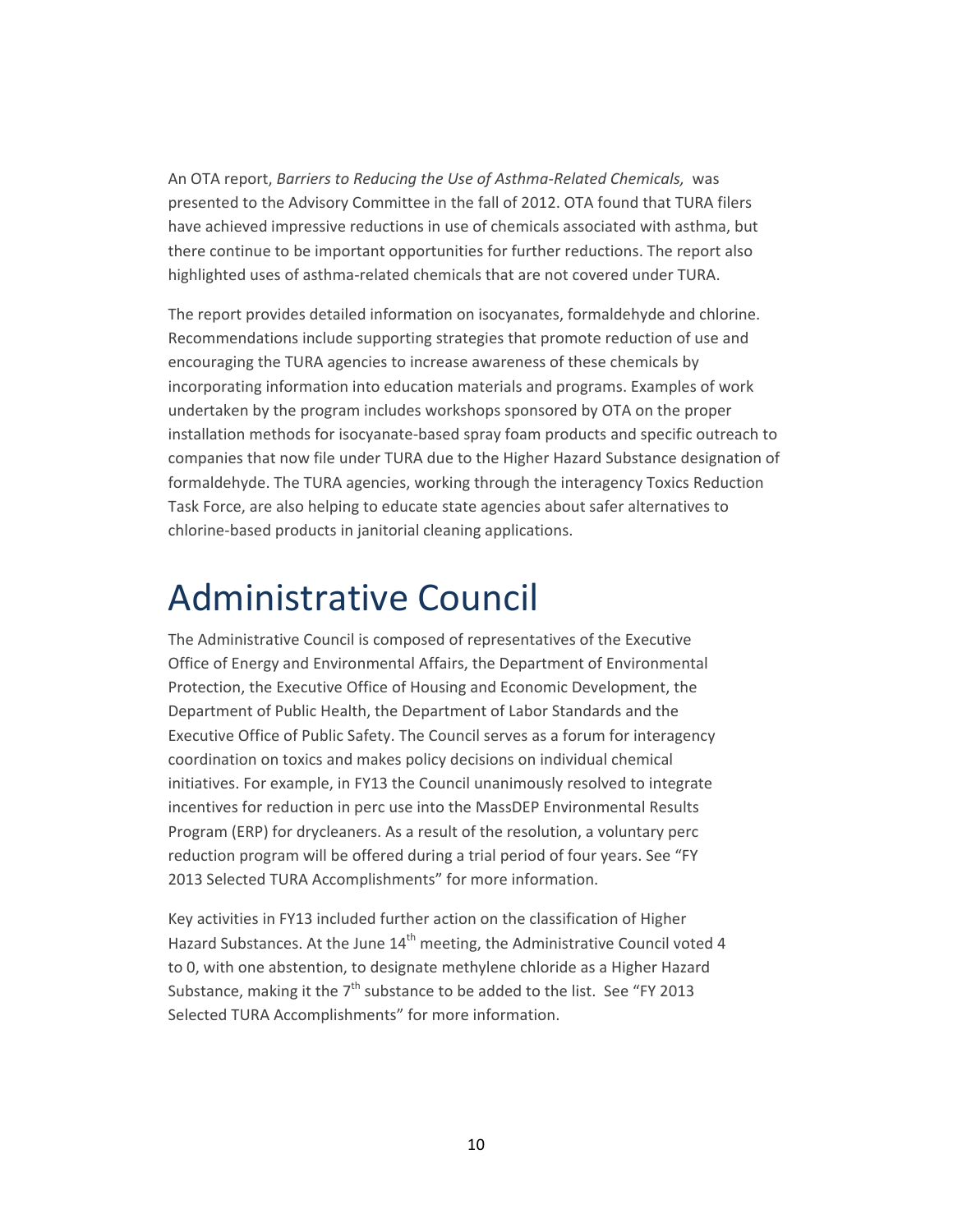### **Advisory Committee**

The Advisory Committee is made up of representatives from business, environmental, health and labor organizations, advocacy groups and the general public and provides input from their various perspectives to the program offices and the Council. The Committee reviewed a sector analysis for the janitorial industry to determine needs, identify opportunities, barriers and chemicals used and to identify available alternatives in order to develop a work plan. The Advisory Committee also provided feedback and recommendations for changes to the 2013 ERP Dry Cleaner Compliance Certification Form. In addition, the Committee reviewed preliminary results o f outreach efforts to formaldehyde and hex‐chromium users, a policy analysis for the Higher Hazard Substance designation of methylene chloride, a draft policy analysis for n‐propyl bromide (nPB), a report on Trends in the Use and Release of Carcinogens in Massachusetts and implications of these tre nds for future policy actions. The Committee also made comments and recommendations on outreach to formaldehyde users and on raising awareness of asthmagen use.

### **Science Advisory Board**

Council, as well as providing expert scientific review to inform other agency The Science Advisory Board (SAB) provides science‐based recommendations on the questions considered by the Advisory Committee and Administrative decisions.

Substance designation under TURA; conducted a detailed review of the hazard hydrofluoroethers (HFEs), chemicals that could be adopted as substitutes for some chlorinated solvents. Among other topics, the SAB reviewed the latest scientific evidence on methylene chloride and n‐propyl bromide, recommending Higher Hazard profiles in the phthalate esters category to inform decision‐making by MassDEP; reviewed the science on the volatile methyl siloxanes; added methylene‐bis‐2‐chloroaniline (MOCA) and 1,3‐butadiene to the informational More Hazardous Chemicals list; and reviewed the science on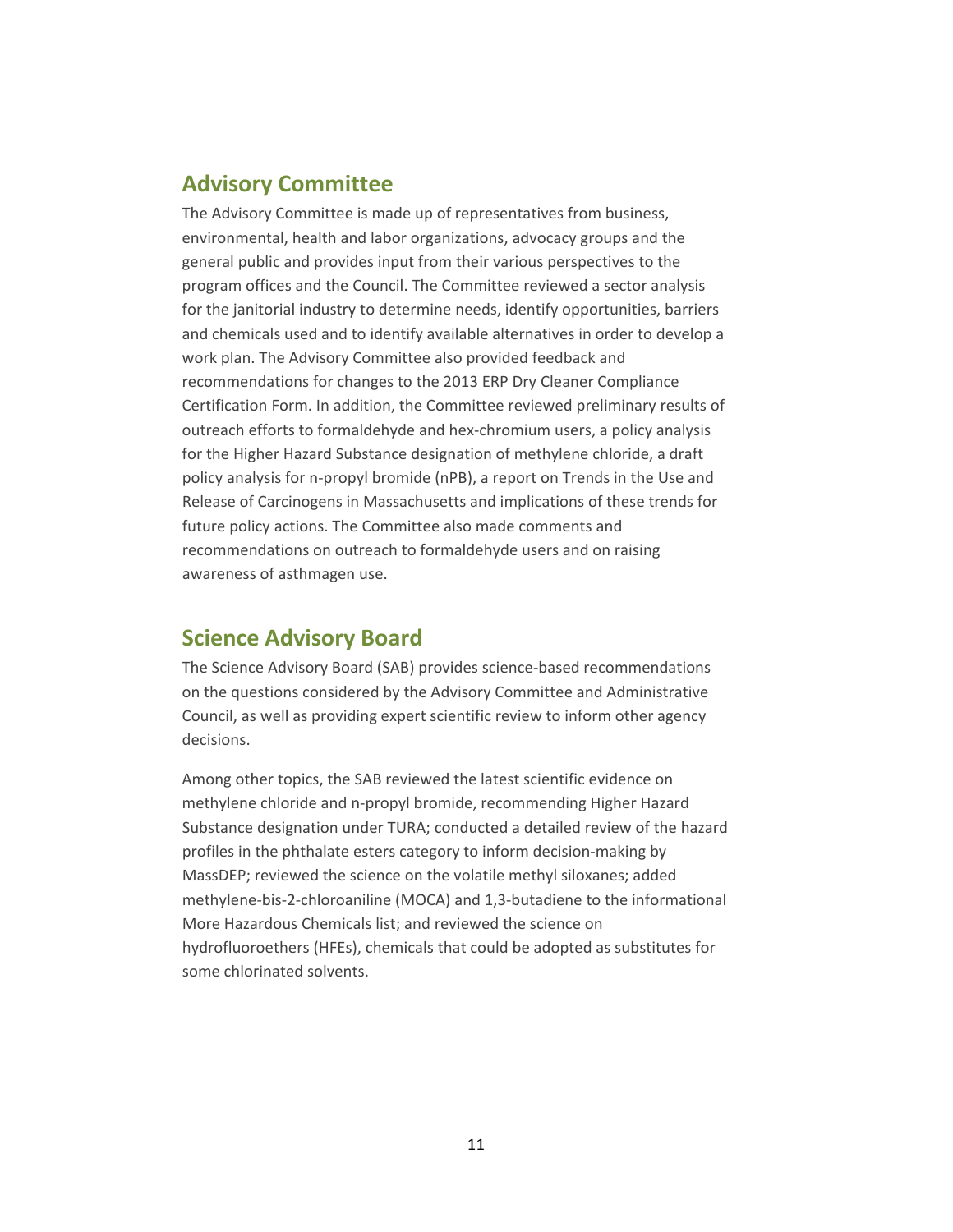# Toxics Use Reduction Act (TURA) Agencies

Three program agencies work together to implement the Act. The Department of Environmental Protection (MassDEP) certifies TUR Planners and ensures that Massachusetts companies are in compliance with TURA. The Office of Technical Assistance and Technology (OTA) provides confidential, on‐ site technical assistance to Massachusetts businesses and others to help them reduce their use of toxic chemicals and improve operations. The Toxics Use Reduction Institute (TURI) at UMass Lowell sponsors and conducts technical and policy research, provides education and training, and provides technical support and grants to Massachusetts businesses, municipalities, community organizations and researchers.

#### **Department of Environmental Protection**

MassDEP is responsible for implementing the regulatory aspects of the Toxics Use Reduction Act. The Act applies to facilities in certain industrial codes that employ 10 or more full-time equivalents and annually use more than a specified quantity of listed toxic chemicals. These toxics users are required to submit annual reports on the quantities of chemicals they use, waste and release to the environment from their production processes. They are also required to pay toxics use reduction fees based on the number of employees and the number of listed chemicals they use. In addition, every other year, toxics users are required to undertake a planning process in which they quantify the total cost of using a chemical, including the cost of waste disposal and fees. They are asked to identify if there are any changes they can make to their production processes that would both save them money and reduce toxic chemical use and waste.

Facilities that have prepared a toxics use reduction plan and performed two plan updates, may use an Environmental Management System (EMS) to fulfill the planning requirement or substitute a similar Resource Conservation (RC) planning process for water or energy use, solid waste, or for chemicals not regulated under the Toxics Use Reduction Act. These plans are not submitted to MassDEP for approval. Instead, they are approved by a MassDEP certified Toxics Use Reduction Planner (TURP) and a summary of the results is sent to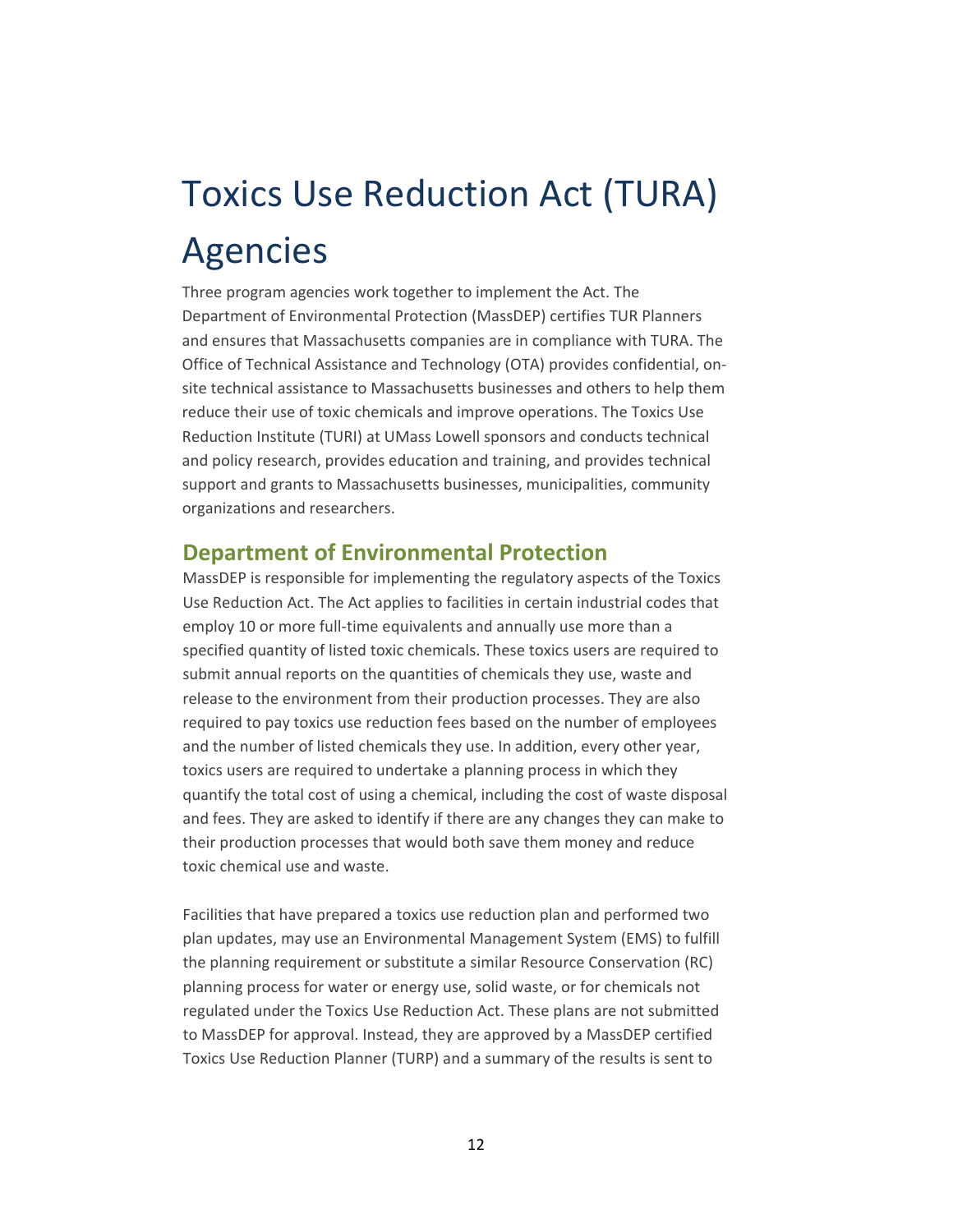the agency. MassDEP is responsible for establishing and enforcing the annual reporting and biennial planning requirements, collecting the reports and fees, conducting data quality assurance and analysis, preparing the data for publication and certifying toxics use reduction planners.

During Fiscal Year 2013, MassDEP:

- Collected and analyzed 1,694 individual chemical reports from 482 facilities covering toxics use in calendar year 2011 and collected \$2.6 million in fees;
- Issued 10 Notices of Non‐compliance (NON) for failure to submit a required toxics use report by the reporting deadline, and three Administrative Consent Orders with Penalties (ACOPs) to facilities that had repeatedly failed to submit the required reports;
- Conducted 65 inspections of TURA filers and issued one NON and three ACOPs for violations of the TURA statute found through the inspections;
- Conducted 271 screening inspections at facilities to determine if they were subject to the Act;
- Drafted the annual data release report with the assistance of OTA and TURI;
- Reviewed and approved applications demonstrating qualifications from 16 new TUR Planners and reviewed and approved applications demonstrating that they had completed the required continuing education requirements from 44 TUR Planners seeking recertification (of these, 10 were also certified to approve RC plans and four were also certified to approve EMS plans and three of these RC and EMS planners were certified to approve both types of plan);
- Approved over 30 continuing education courses;
- Administered one Toxics Use Reduction Planner Exam, required for TUR Planners seeking certification to approve TUR Plans at companies other than their current employer;
- Conducted four Reporting and Planning training sessions with the assistance of OTA and the Environmental Protection Agency;
- Conducted four training programs on TURA inspection procedures for MassDEP regional compliance assurance staff; and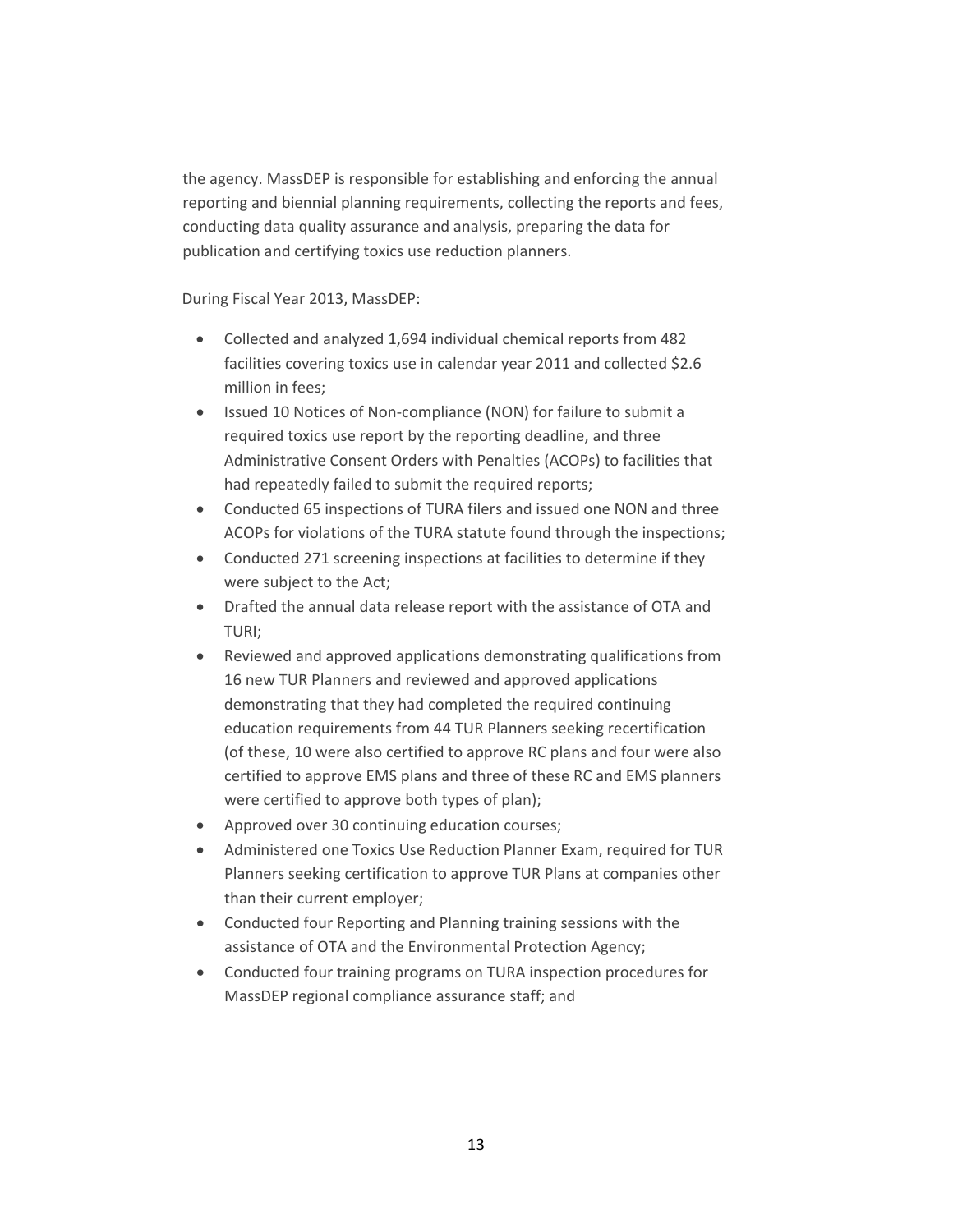• Worked with OTA and TURI to integrate the information and incentives for reductions in perc use into the "Dry Cleaner Environmental Results Program" reporting forms, workbook and data management system.

#### **Office of Technical Assistance and Technology**

The Office of Technical Assistance and Technology (OTA) provides industrial pollution prevention assistance focused on toxics use reduction. Office services include resource conservation consultation and environmental regulatory compliance guidance. The recommendations help companies understand their options for reducing the use of toxics, water and energy, while at the same time often saving money and avoiding potential liabilities. Working in collaboration with the MassDEP and TURI, OTA brings in‐the‐field experience to chemical policy developed by the Administrative Council.



**FY11 ‐ FY13 Recommendations**

Site visits, primarily to manufacturing facilities, are at the core of the Office activity. Demand for on‐site assistance services has increased by over 20% during the past year, and of the more than 480 recommendations given during the past two years more than half have been implemented. Since 2006, recommendations made to companies during OTA's site visits have increasingly expanded beyond toxics use reduction and compliance issues. While more than 45 percent of the recommendations given in FY11‐FY13 were regulatory, 43 percent were energy and water related. Energy recommendations included changes to HVAC, compressors, operations and participation in utilities programs.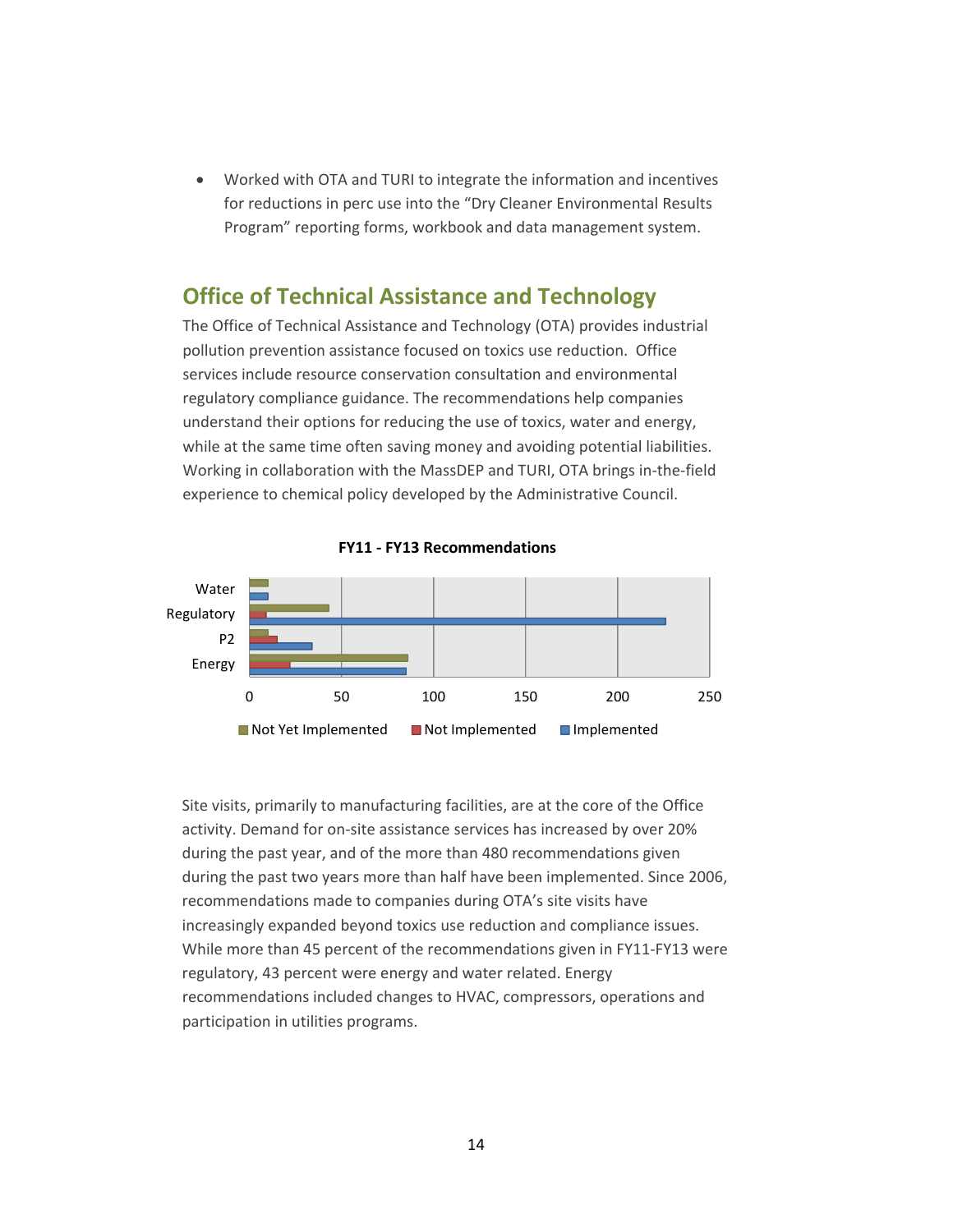According to the Department of Energy, electricity demand in the industrial sector is expected to increase steadily over the next 10 years. Energy use reduction in industry is lagging behind reductions in other sectors and OTA is working to close that gap. Manufacturing process energy loads are often greater than standard building energy loads. The Office has been examining industrial processes to determine opportunities for efficiency for more than two decades. Staff members target energy efficiency as a specific strategy for saving businesses money while creating a more efficient manufacturing process overall.

OTA is also designated as the Commonwealth's small business compliance assistance office under the Clean Air Act. During fiscal year 2013, more than half of OTA's site visits were to businesses with less than 100 employees. Many small businesses have relied on OTA to help them understand and comply with environmental regulations.

#### **Site visit data breakdown FY13**

| <b>SBAP Companies</b> | <b>Large Companies</b> | Total |
|-----------------------|------------------------|-------|
|                       |                        |       |

OTA will provide assistance for an expanded audience by organizing workshops for contractors, building inspectors, architects and others on isocyanates contained in spray polyurethane foam insulation materials. When applied correctly, spray polyurethane foam can improve the energy efficiency of a building and save owners and occupants money. When sprayed improperly, the foam can present a health threat to the installer, the surrounding workers and the building inhabitants. In some cases, it can create issues relating to fire, maintenance and indoor air quality. The workshops on isocyanates spray foam insulation are in collaboration with the Executive Office of Energy and Environmental Affairs, the Massachusetts Departments of Labor Standards, Public Safety and Public Health, as well as the U.S. Environmental Protection Agency, the Occupational Safety and Health Administration, the Spray Polyurethane Foam Alliance, ACC Center for the Polyurethanes Industry and the MA Coalition for Occupational Safety and Health.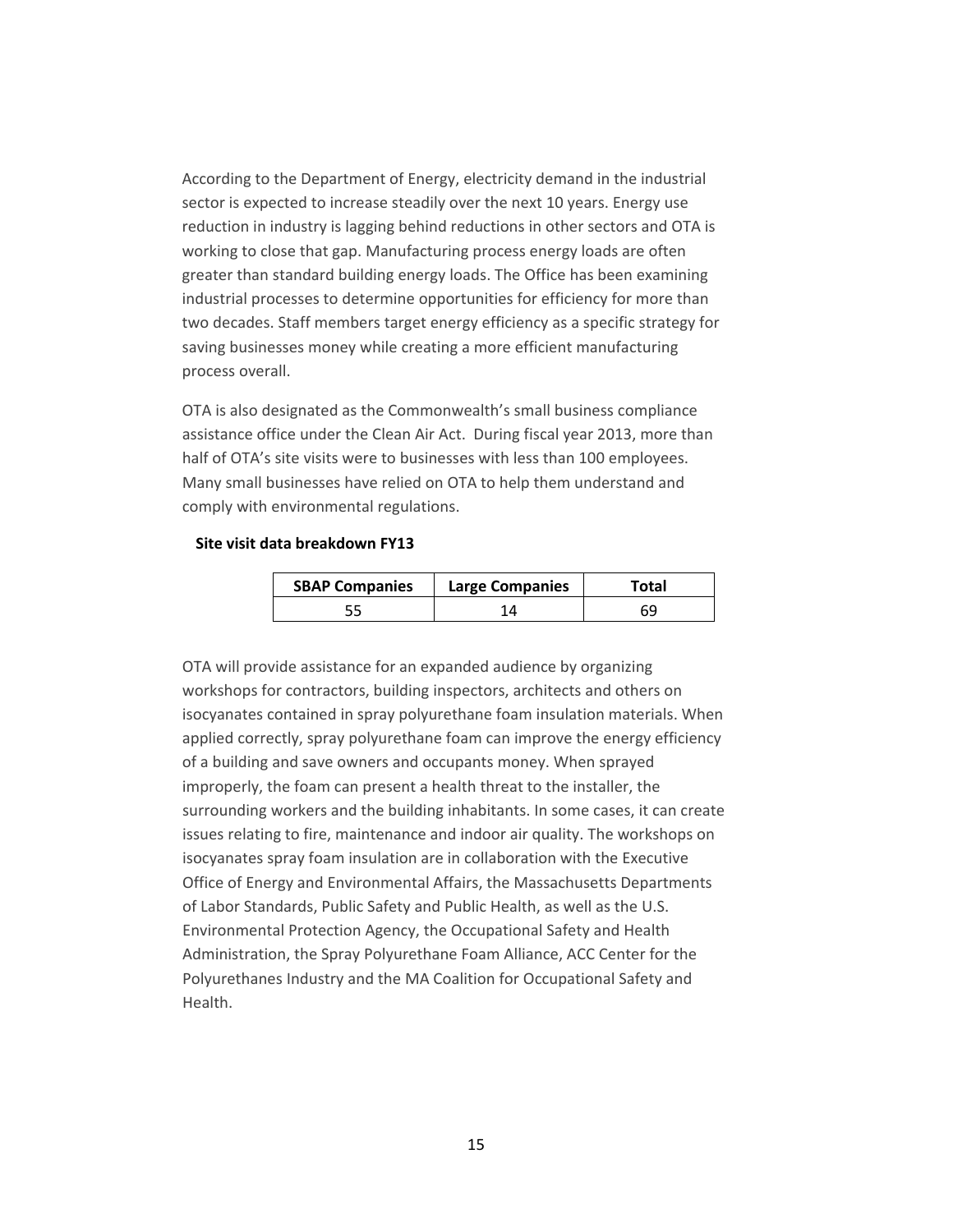In FY 2013, OTA sent updated information to TURA filers and constituents regarding the new Global Harmonization System for worker hazard communication, new Clean Air Act regulations pertaining to boilers and mobile generators, new Higher Hazard Substance designations and new Massachusetts Fire Marshal's regulations on Hazardous Materials Processing. The Office worked with others to offer trainings for fire departments and for companies in Fall River, Cambridge, and the Merrimack Valley as well as other parts of the state. The new rules require safety planning by companies processing hazardous materials in large vessels. OTA was able to use its experience in TUR planning to help develop guidance on how to conduct this effort.

The Office has built long‐lasting relationships with businesses in Massachusetts. For example, the Lightolier Company has been working with OTA on toxics use reduction since the early 1990s. The company has since been purchased by Philips and OTA has been involved in numerous discussions with the company in recent years regarding resource conservation efforts and implementation. Two new case studies for the company were published as a result; the first focuses on water efficiency and the second on energy reductions. Since 2007, Philips Lightolier reduced water consumption by 64 percent, which saves nearly \$242,000 annually. In addition, the company expects to save more than \$700,000 annually in energy cost due to energy efficiency measures, new equipment and an installed wind turbine.

In 2013, OTA continued chairing the Toxics Reduction Task Force on Environmentally Preferable Purchasing (EPP), working with the state's purchasing office and other Task Force members to help state agencies switch to using green products and services. As in previous years, the team focused on green cleaners and developed training and guidance on selecting and using these products. The Task Force identified green disinfectants with help from TURI's Cleaning Laboratory. In collaboration with the Department of Public Health, the Task Force undertook an effort to educate users about toxic disinfectants and encourage reducing or eliminating the amounts used while achieving public health standards.

In addition to the individual assistance and the special projects noted above, OTA also worked with MassDEP to train inspectors on the Toxics Use Reduction Act, on regulations pertaining to toxics used in cosmetology and on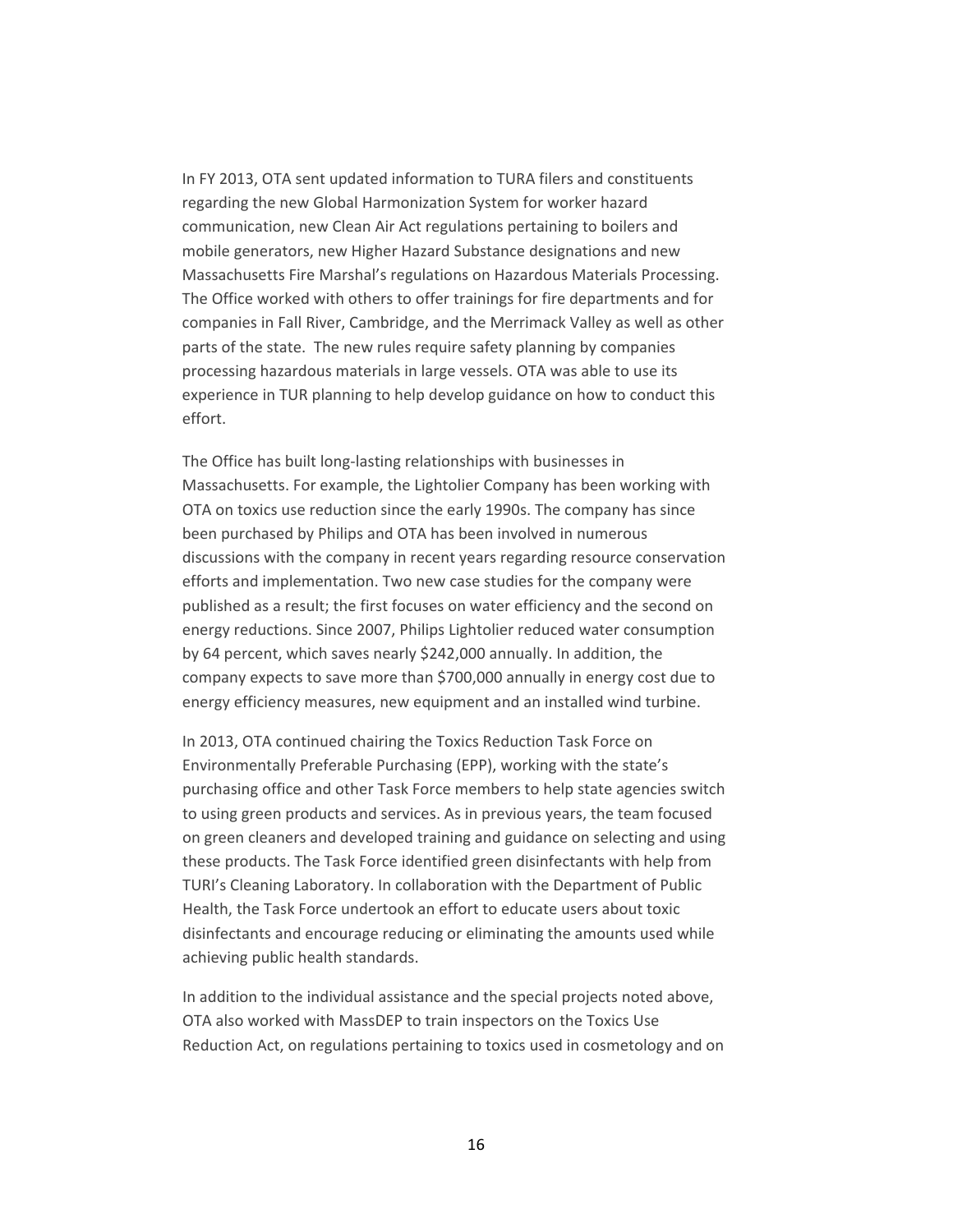alternatives to Higher Hazard Substances. OTA also monitors toxics policy in order to keep companies and others informed of new developments. In FY 2013, OTA provided comments on the bills before Congress pertaining to the Toxic Substances Control Act, helping others to understand provisions concerning preemption of state law, judicial review, and standards of review. OTA coordinates its work with the other program offices, chairs the Advisory Committee meetings and manages communications between the Council and interested members of the public.

## **Toxics Use Reduction Institute**

In FY13, TURI provided a wide range of services to Massachusetts businesses and communities, including training, research, alternatives assessment, work with industry supply chains and grant programs.

- TURI offered **training** programs to Massachusetts industry, including the 48‐hour TUR Planner course, two full‐ day Continuing Education conferences, and training in Environmental Management Systems.
- TURI performed **technical and policy research** aimed at reducing the use of chemicals listed under TURA, with a particular focus on the TURA Higher Hazard Substances.



- The **TURI laboratory** continued to serve Massachusetts companies while expanding its expertise into new areas, such as disinfection and janitorial cleaning products.
- TURI provided **grants to University researchers, small businesses and community organizations** to advance toxics use reduction goals in a wide variety of sectors.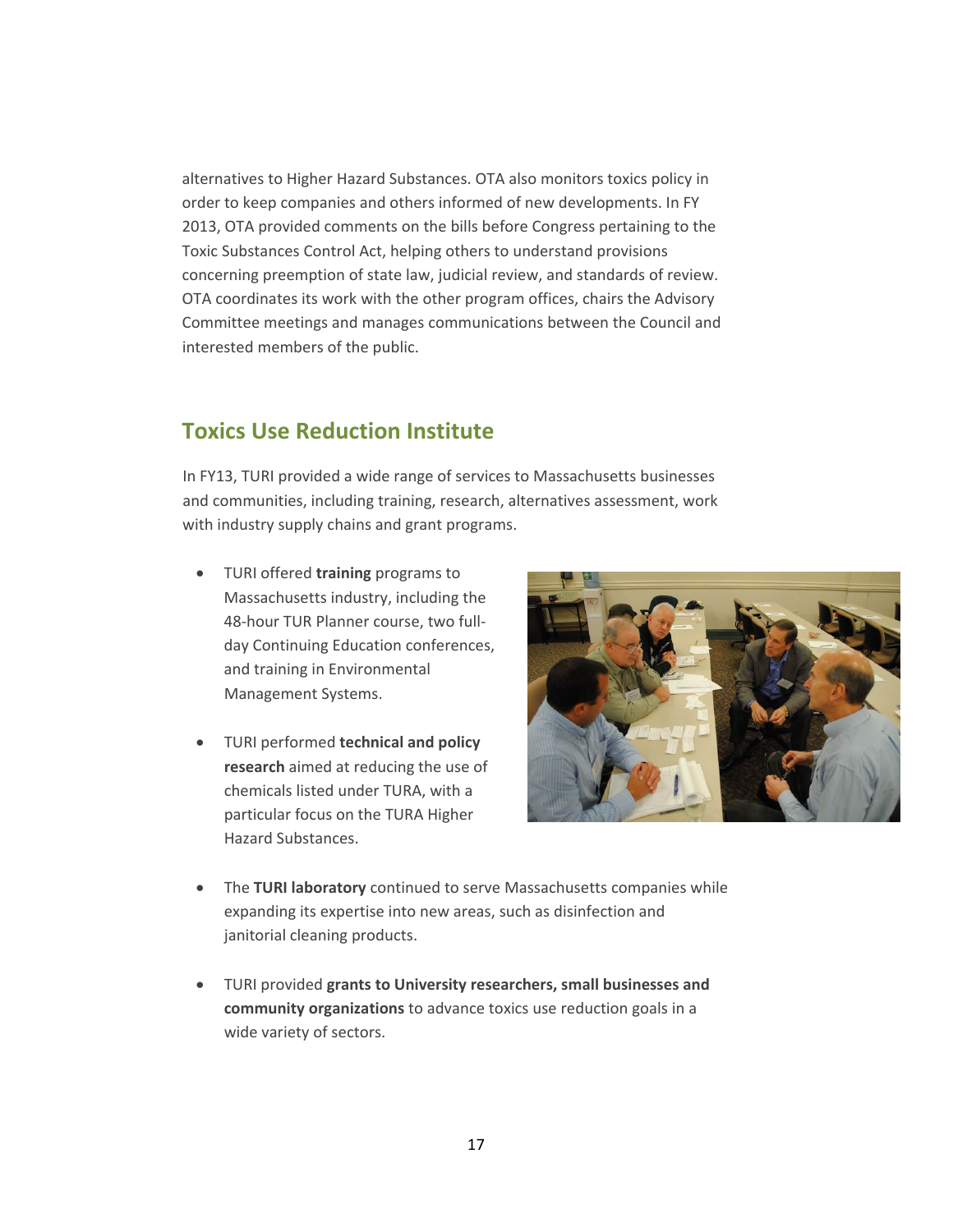- TURI continued to play a leading role in national and international efforts to refine methodologies for **alternatives assessment**, a key component of policy development related to toxic chemicals. These methodologies are also providing new tools for TUR Planning.
- The **TURI Library** worked actively to expand its user base and to ensure broad awareness of its resources. A new course has been developed, "Beyond the MSDS," which trains researchers, students, and others in key skills necessary for assessing chemical hazards and identifying safer alternatives. The TURI library also produces a weekly bulletin on chemical information in the news, providing up‐to‐date information on safer alternatives.
- TURI published a number of reports and articles, including *Opportunities for Cancer Prevention: Trends in the Use and Release of Carcinogens in Massachusetts*. The report draws on 20 years of data collected from industries reporting to the Massachusetts TURA program to assess trends in the use and release of chemicals associated with cancer. The analysis shows that reported use and release of carcinogens among Massachusetts companies have decreased dramatically over time. Reported use declined 32 percent from 1990 to 2010 and reported releases declined 93 percent from 1991 to 2010.
- TURI provided science and policy research to support the work of the Science Advisory Board, and to inform the Institute's recommendations to the TURA Advisory Council.

**Grants:** TURI provided grants to academic researchers, businesses and community organizations.

• By funding University of Massachusetts Lowell researchers, TURI helps to keep Massachusetts companies on the leading edge of technologies that are ahead of compliance trends, and environmentally, occupationally and economically sound. Four projects were supported in FY13:

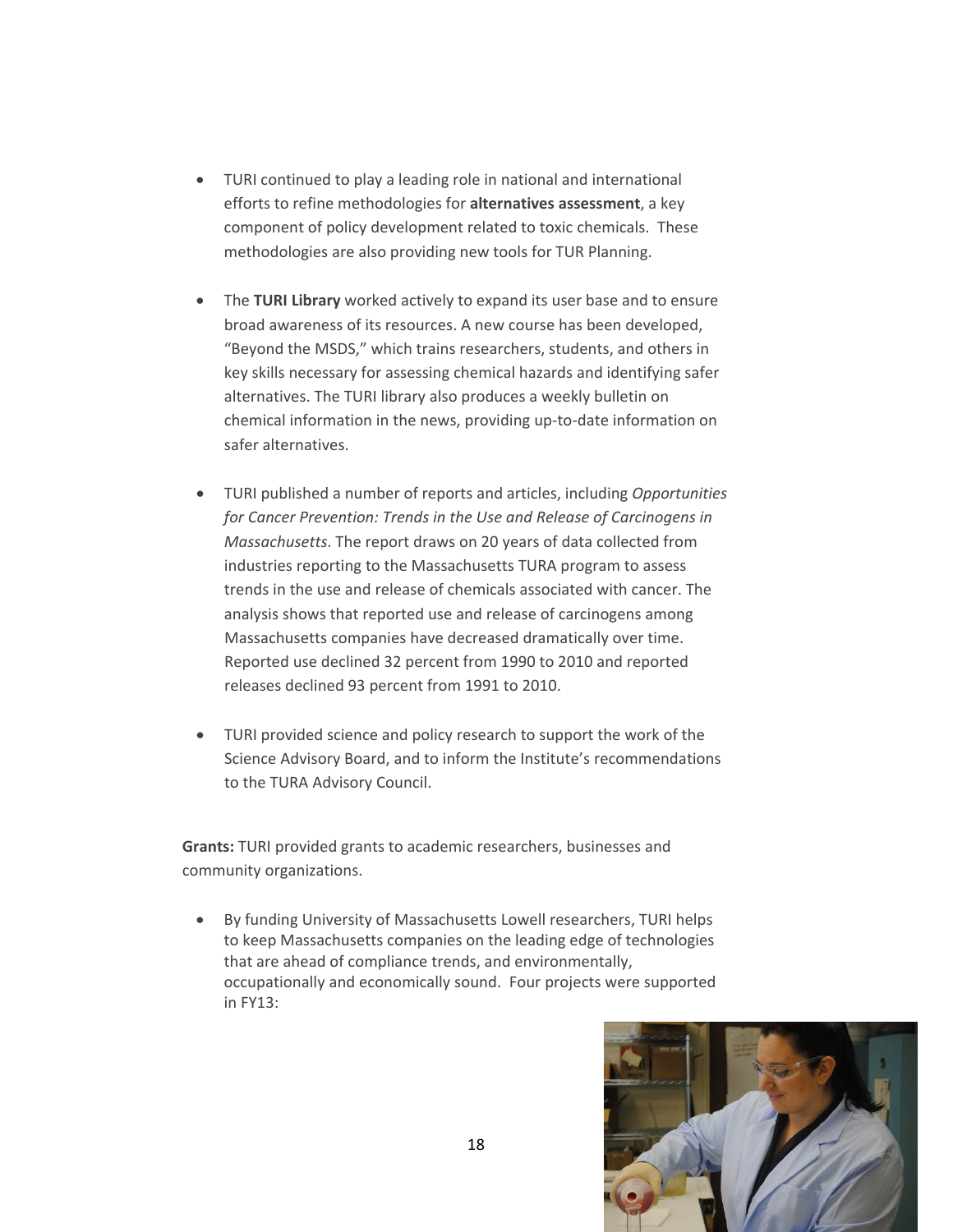- *Assistant Professor Chris Hansen, Mechanical Engineering:* Safer alternative chemistries to replace styrene monomer used to manufacture unsaturated polyester resins.
- *Assistant Professor Nancy Goodyear, Clinical Laboratories and Nutritional Sciences:* Conduct performance testing of safer disinfection formulations and test meters that detect residual organisms. Work was performed in conjunction with the Montachusett Opportunity Council; see below under Community Partners.
- *Assistant Professor Emmanuelle Reynaud, Mechanical Engineering, and Associate Professor Daniel Schmidt, Plastics Engineering:* Develop a nail polish made from safer thiol-ene chemistry and compare the performance to polishes that contain toxics such as toluene, formaldehyde and phthalates.
- *Assistant Professor Margaret Sobkowicz‐Kline, Plastics Engineering:* Develop safer processes for manufacturing conducting polymers that are used in many applications including organic photovoltaics and thin film transistors.

TURI provided three business incentive grants:

- *Dry Cleaners:* TURI provided a \$15,000 grant to KMK Cleaners of Walpole to completely eliminate their use of perc and become a dedicated professional wet cleaner. The facility made the transition in November of 2012. The facility hosted a demonstration event in May of 2013 to showcase to other cleaners and interested stakeholders how they can process 100 percent of the items they receive using wet cleaning with both great results and significant savings.
- *Plating sector:* Independent Plating (Worcester). In FY12, Independent Plating received a TURI Demonstration Grant to assist them in

converting from hexavalent to trivalent chromium for nickel‐chrome plating operations. In FY13, they held two demonstration events. Attendees learned about the history of the manufacturing site, saw the new

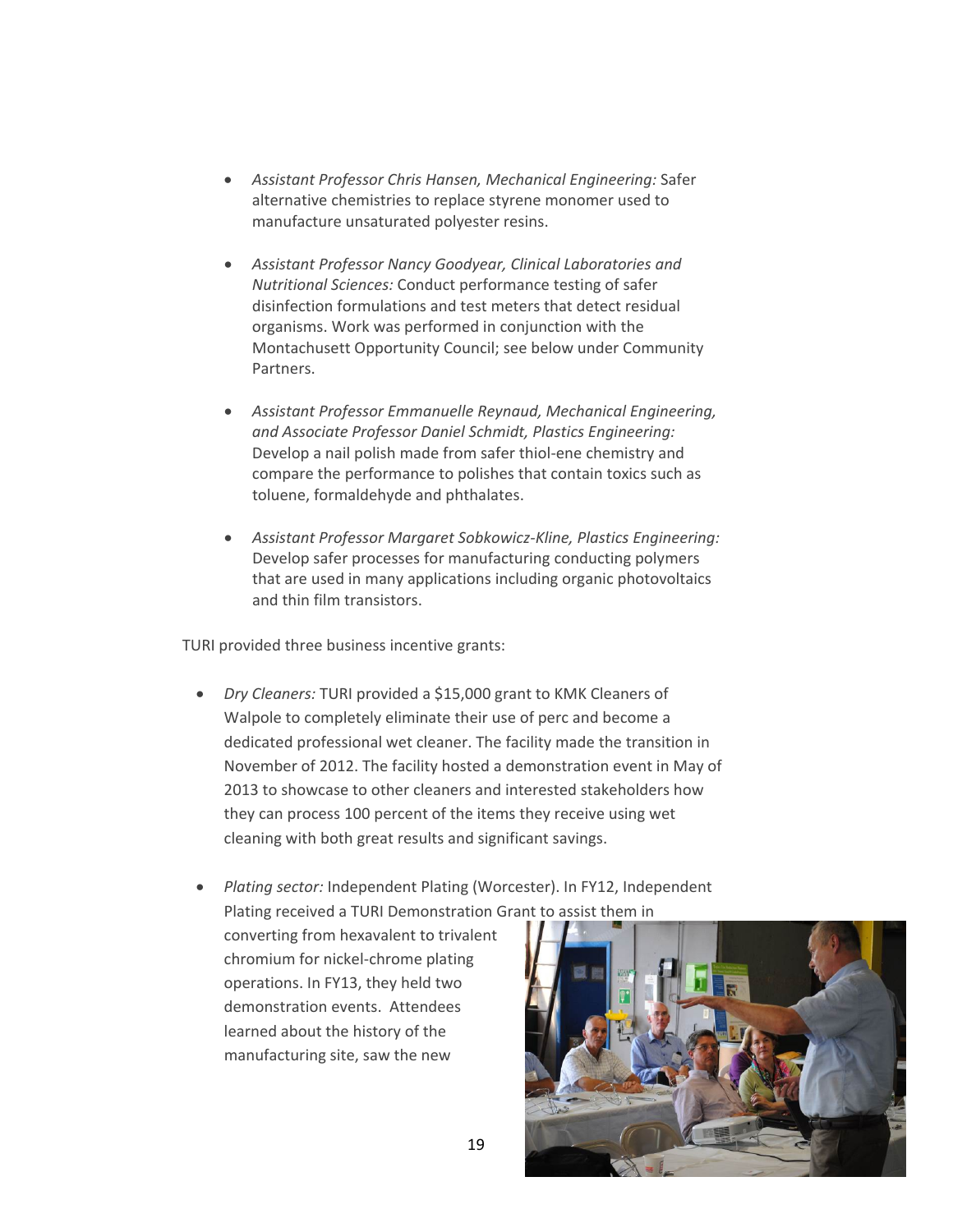trivalent chromium plating line in action, learned about the process Independent Plating went through to identify the right technology for their needs, got details on the chemistry and process characteristics of the new plating line, and were challenged to distinguish between parts processed with hexavalent or trivalent chromium materials. The resulting case study is available at: http://www.turi.org/TURI\_Publications/Case\_Studies/Metal\_Finishing and Plating/Independent Plating -Trivalent Chromium Plating Conversion. 2012

• *Biotechnology sector:* Wilmington‐based ChemGenes was selected as the FY13 Industry Incentive Grant recipient. The company installed a new solvent recovery system designed to reduce the use of ethyl acetate and hexane by 70 – 90 percent. The first demonstration event was held on June 6, 2013.

TURI assists municipalities, small businesses and community organizations in reducing the use of toxics at the source. Five projects were supported in FY13:

- *Norfolk County 7 Public Health Coalition (towns of Canton, Dedham, Milton, Needham, Norwood and Westwood): "Helping Salons Achieve Green and Clean Project."* Building on a project that began last year, the Norfolk County 7 Public Health Coalition worked with hair and nail salons in the Norfolk 7 area to implement safer practices. The project team created a "Green and Clean" certificate standard to encourage salons to make their work environments safer for employees and customers. The certificate will be awarded to businesses that replace toxics and improve air quality.
- *Clean Water Fund, Boston: "Educating Dry Cleaning Consumers about Healthier Alternatives."* In partnership with collaborating organizations, Clean Water Fund (CWF) educated consumers across the state on the health and safety of different types of dry cleaning options – including the most widely‐used toxic chemical perchlorethylene and safer alternatives such as professional wet cleaning, hydrocarbons and GreenEarth. By understanding the health effects of each option, consumers will be able to accurately evaluate their local dry cleaning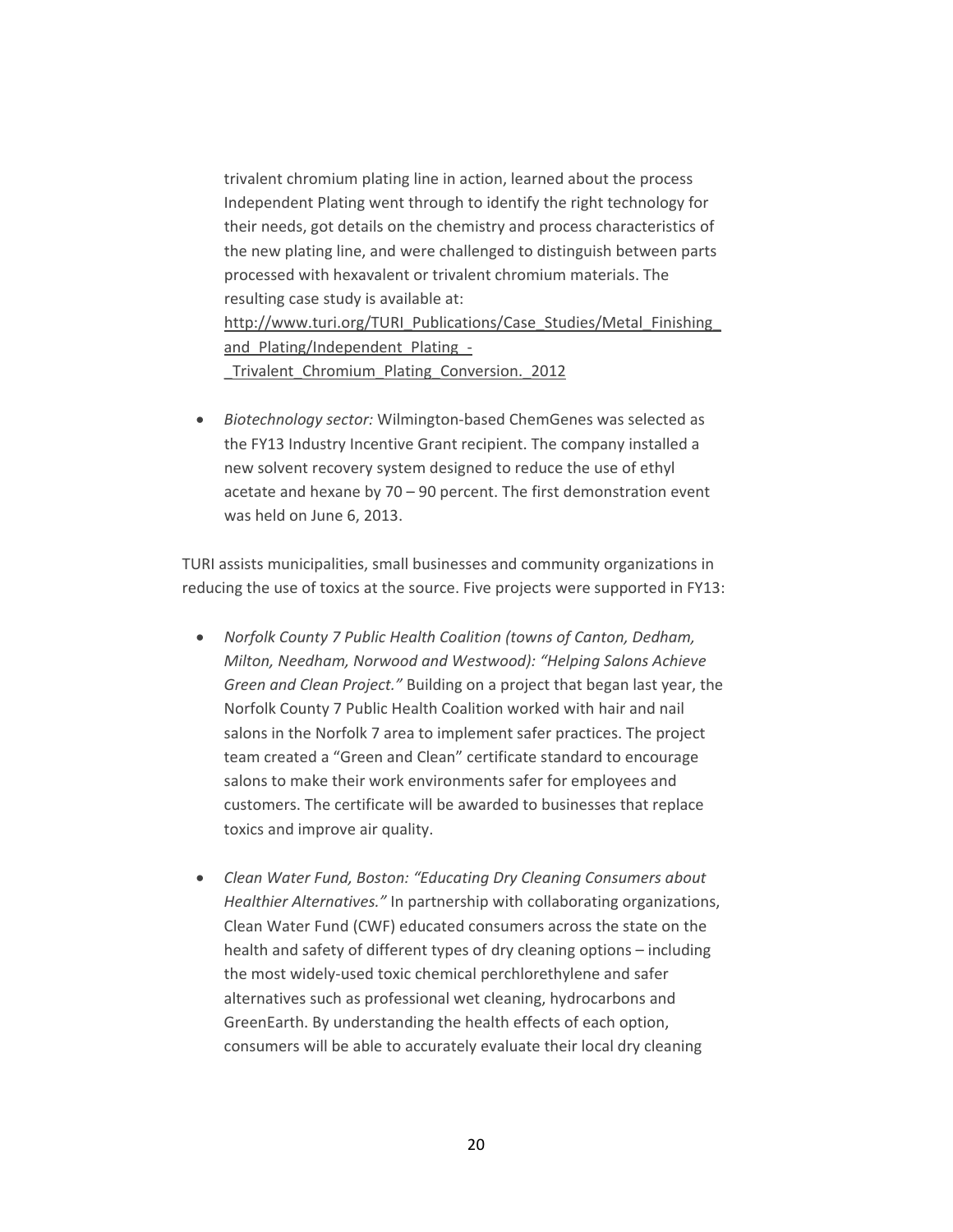shops and avoid being swayed by "green‐washing." The team conducted a survey to identify cleaners who are using professional wet cleaning and created a map available at:

http://batchgeo.com/map/8b456d0b0e8aa7790f44fd2e4e9ec19a

#### • *Massachusetts Coalition for Occupational Safety and Health*

*(MassCOSH), Boston: "Cleaning for a Healthy Head Start."* The project team's goal was to eliminate toxic chemical use in Head Start child‐care facilities in underserved Boston neighborhoods, contributing to improved environmental health and environmental awareness for low‐income children and adults. With their partners, MassCOSH promoted safer cleaning agents and the implementation of toxics use reduction practices. They established an environmental committee of staff and parents to develop education



and outreach strategies. This will lead to the development of new, safer cleaning policies at 25 Head Start facilities that will serve as a model that can be easily replicable across the Commonwealth.

• *Mill City Grows, Lowell: "School Garden Pilot Project."* Mill City Grows educated the community about the risks of using herbicides, pesticides and synthetic fertilizers in gardening and landscaping. In partnership with the Lowell School Department, the project team planted four garden beds at the Dr. An Wang and Pawtucketville Memorial Schools in Lowell. Students, teachers and parents are growing vegetables, flowers, herbs and fruits that will, in turn, function as a training and resource center on how to reduce the use of toxic chemicals in the garden. Mill City Grows' School Garden Pilot is a model for organic food production in the school community setting. Through the documentation of the creation process, as well as training and workshops, the team created a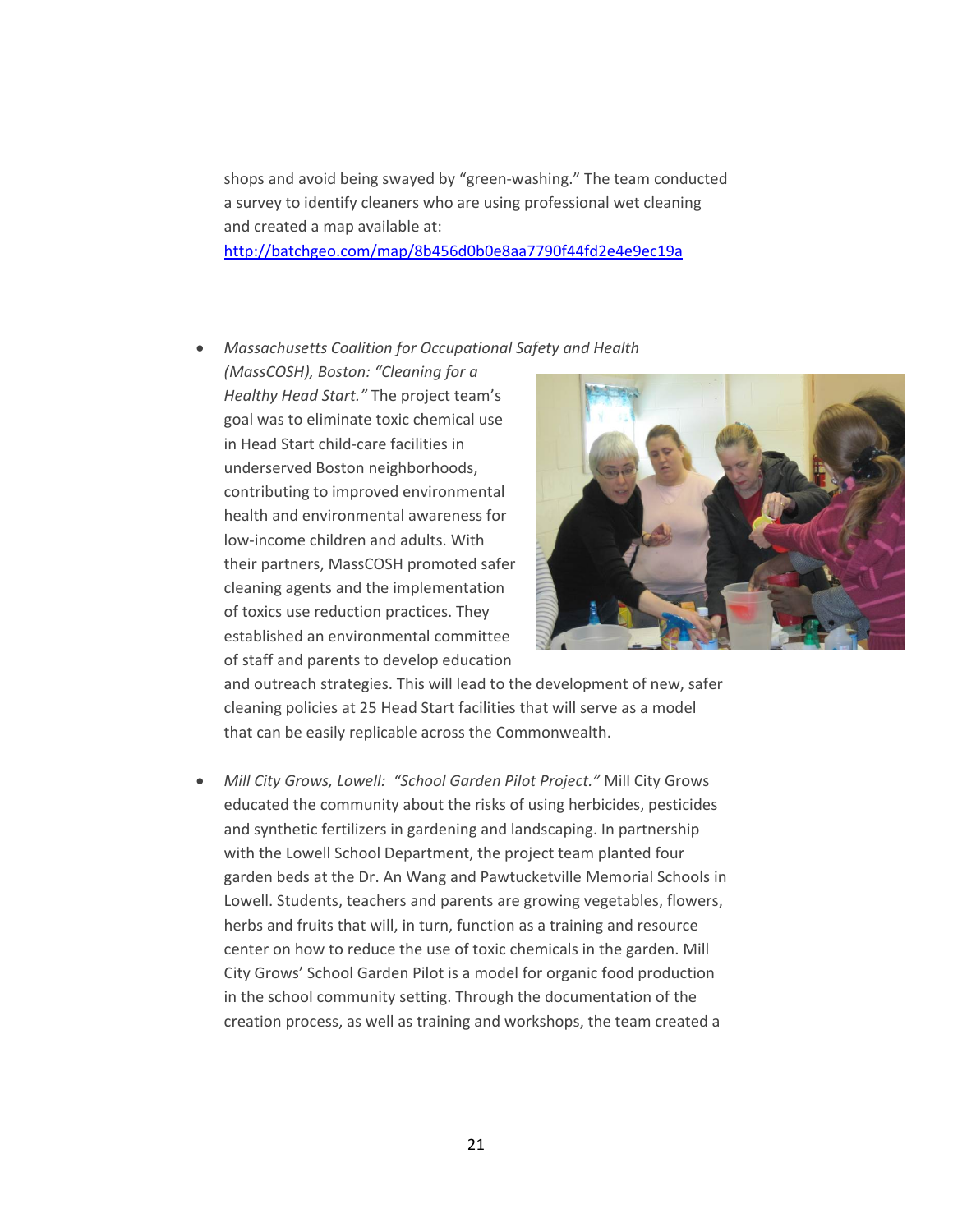model that can be replicated at other schools in the City of Lowell and in the region.

• *Montachusett Opportunity Council, Fitchburg (serving North Central Massachusetts): "Green and Clean in North Central Mass."* The project team educated residents in North Central Massachusetts – including the Hmong population, Spanish speakers and low‐income individuals as well as professionals working with vulnerable populations – about toxins in cleaning supplies and safer, less expensive alternatives. They conducted workshops with community groups, translate materials into Hmong and Spanish and distributed free samples of safer cleaning products for trial.

**Aerospace and Defense Sector:** TURI has continued a project working with companies and government agencies in the aerospace and defense sector to research safer alternatives to the use of hexavalent chromium in selected applications. Core participants include Raytheon, Lockheed Martin, Northrop Grumman, NASA, U.S. Navy, U.S. Army, and U.S. Air Force. Phase I research on sealants was completed in FY13 providing positive results for some alternative materials. Phase II research is currently being planned and will be undertaken during FY14. The objective of the Phase II research is to provide sufficient technical results to enable the participating companies and government agencies to specify the best performing alternative materials for new product designs.

**Policy Research:** TURI conducted policy research as background for a variety of questions considered by the Advisory Committee and Administrative Council. Among other topics, TURI developed a policy analysis for methylene chloride, and implementation plans for formaldehyde and hexavalent chromium.

**Laboratory Services:** By providing free testing services to Massachusetts companies looking for safer cleaning alternatives, TURI helps companies reduce the amount of hazardous chemicals used in surface cleaning. The TURI Laboratory tested the performance of safer cleaning solutions for Massachusetts companies and suppliers representing the metal working, biomedical, coating and cleaning chemicals sectors. The Lab worked with 17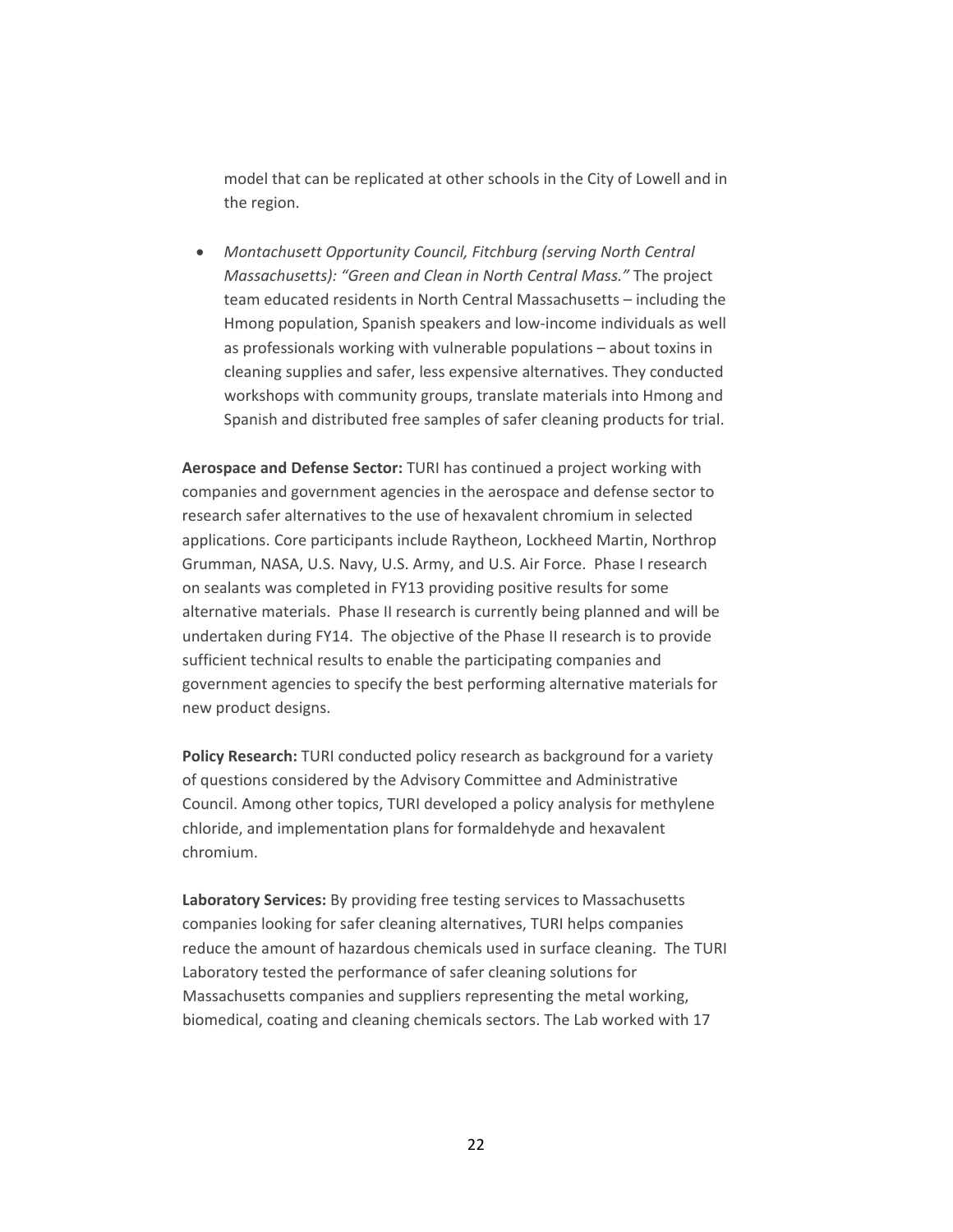companies in FY13 and made test results available for other companies in an online database, CleanerSolutions: [http://www.cleanersolutions.org](http://www.cleanersolutions.org/).

**Publications and Presentations:** TURI continued to make its work accessible to state, national and international audiences through its publications and presentations. TURI publications are listed in Appendix C.

# Looking Ahead: Selected Program Activities in FY14

Since TURA's inception, Massachusetts companies have reduced toxics use by hundreds of millions of pounds. In FY14, the TURA program will continue to promote reductions in toxics use though program activities that include: evaluating opportunities for industry sectors; categorizing substances based on hazard; working with the regulated community to increase understanding of its emerging needs; promoting opportunities to enhance workplace health and safety; working to overcome barriers to sustainable practices through toxics use reduction; increasing awareness and use of program services through effective outreach and networking. In FY14, TURA agencies will be undertaking activities including the following:

- providing grants to large and small businesses, community organizations, and university researchers;
- continuing to work with the Aerospace and Defense sector on targeted research to identify viable alternatives to hexavalent chromium and other toxic chemicals;
- conducting outreach to educate methylene chloride users about TURA program services and safer alternatives;
- finalizing a policy analysis on n propyl bromide and continue to develop a policy on a chemical category of halogenated hydrocarbons;
- using the Federal Tier 2 data and other data sources to expand efforts to ensure that facilities subject to TURA comply with the reporting and planning requirements;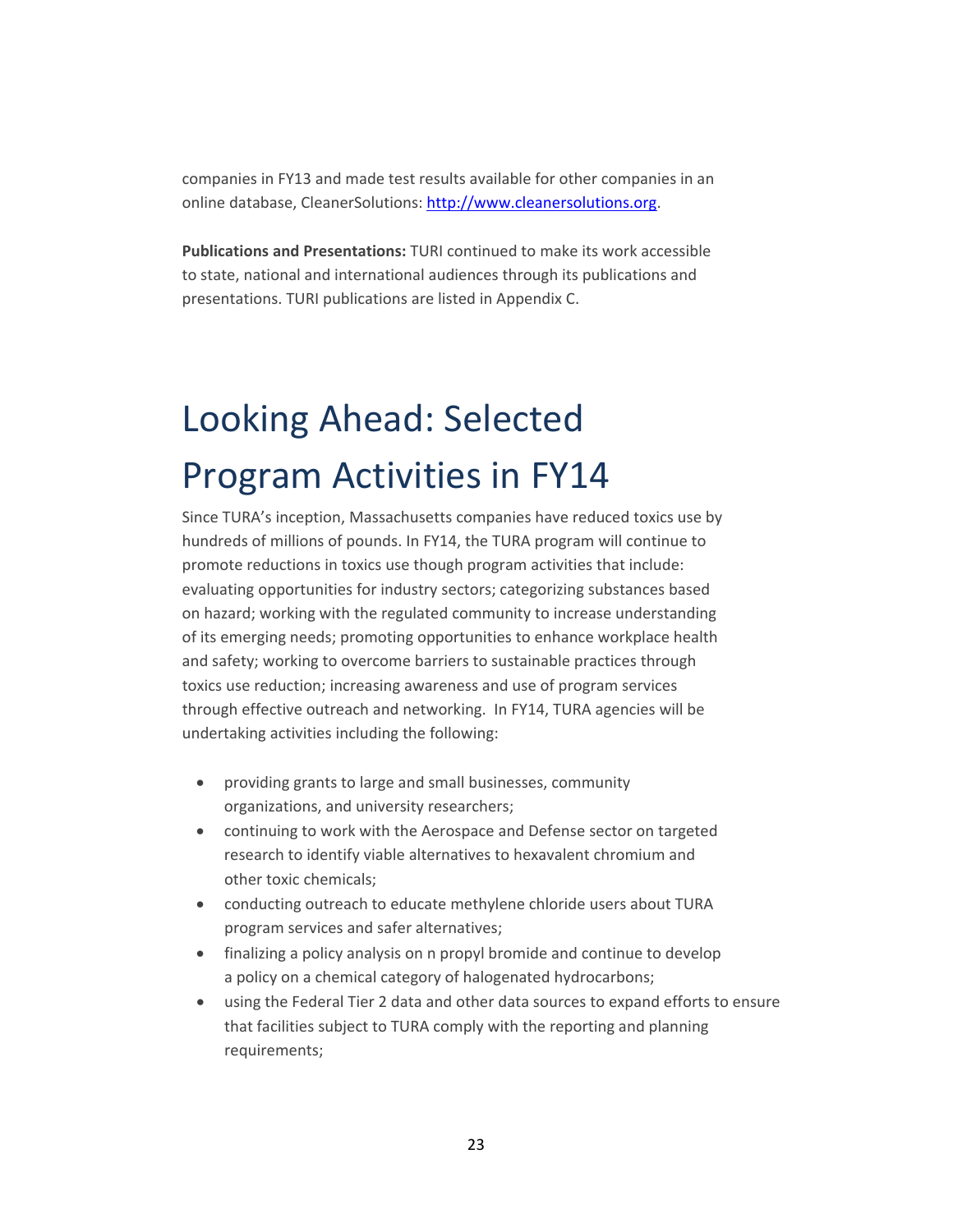- using the information included on the Dry Cleaner ERP certifications to do targeted outreach to facilities to encourage the adoption of environmentally preferable alternatives to perc; determine the percent of new perc dry cleaner installations that would trigger the imposition of a new permitting requirement for perc based dry cleaning;
- updating guidance for auto body and auto repair shops and survey current operations at auto shops; and
- Continuing interagency work through the EPP Toxics Task Force program and through an Administrative Council ad‐hoc Building Envelope and Indoor Air Quality Committee.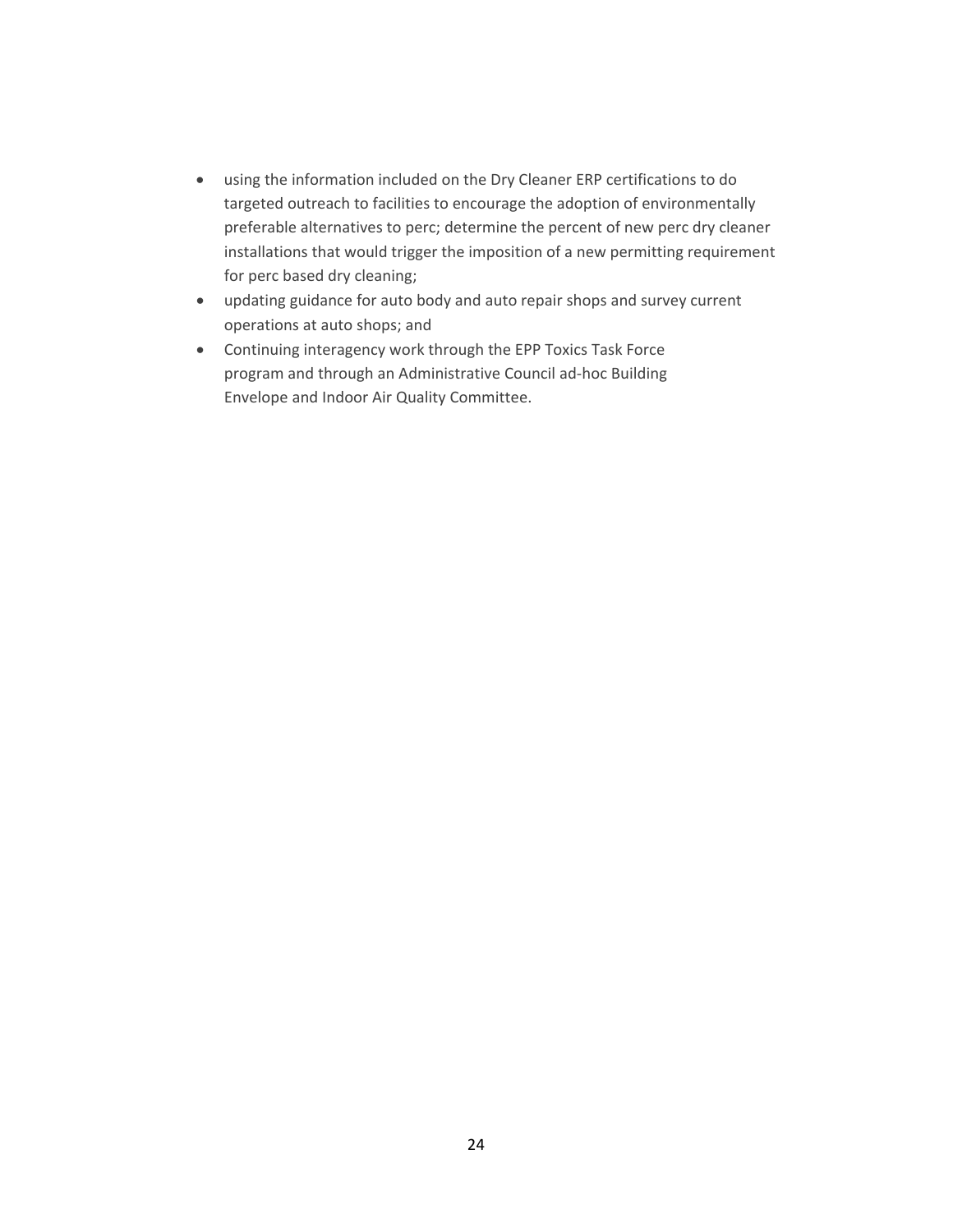## *Appendix A: TURA Program Revenue and Fees*

FY12 Revenues:

| <b>Chemical Fees:</b> | \$2,900,000 |
|-----------------------|-------------|
| Late Fees:            | \$30,000    |
| TOTAL:                | \$2,930,000 |

#### FY13 Expenditures:

| <b>OTA</b> | \$663,132   |
|------------|-------------|
| MassDEP    | \$735,984   |
| TURI       | \$1,313,218 |
| TOTAL:     | \$2,712,332 |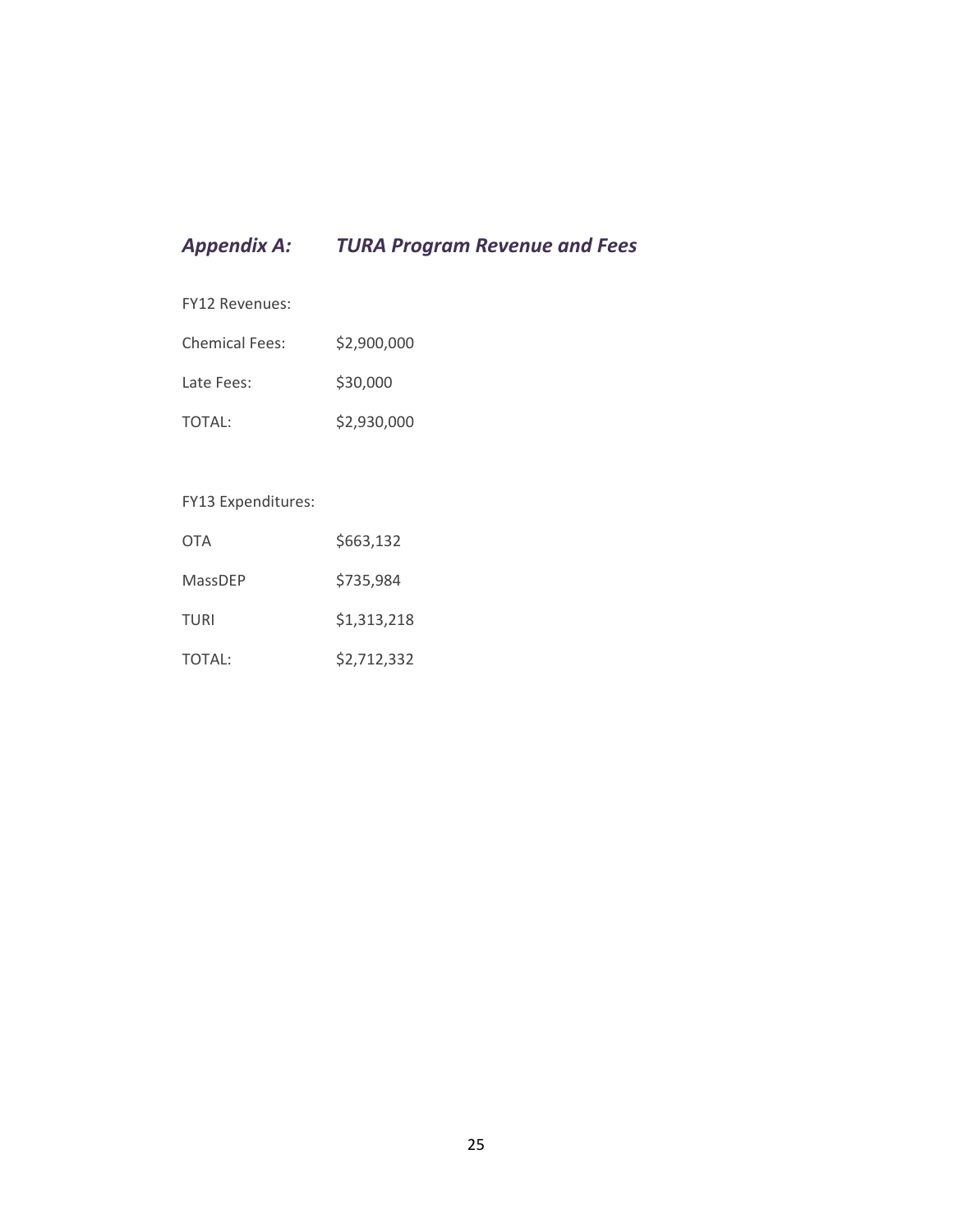#### *Appendix B: TURA Events*

Demonstration Sites:

- Garment cleaning: AB Cleaners, Westwood, December 2012
- Garment cleaning: KMK Cleaners, Walpole, May 2013
- Metal plating: Independent Plating, Worcester, August and September 2012

TUR Planner Training:

Continuing Education Conferences:

- Featured Ken Geiser as keynote speaker and six breakout sessions on a variety of toxics use reduction topics, November 2012
- Featured Art Fong, Toxicology and Chemical Management, IBM, as keynote speaker, April 2013
- Environmental Management Systems for Toxics Use Reduction, January 2013

"Beyond the MSDS": Workshop on accessing chemicals information at the TURI Library:

- TURI grantees and researchers September 2012
- Industry, UML Faculty and Students, May 2013

Webinar: Brazilian Women's Group ‐ Green Cleaning (in Portuguese), January 2013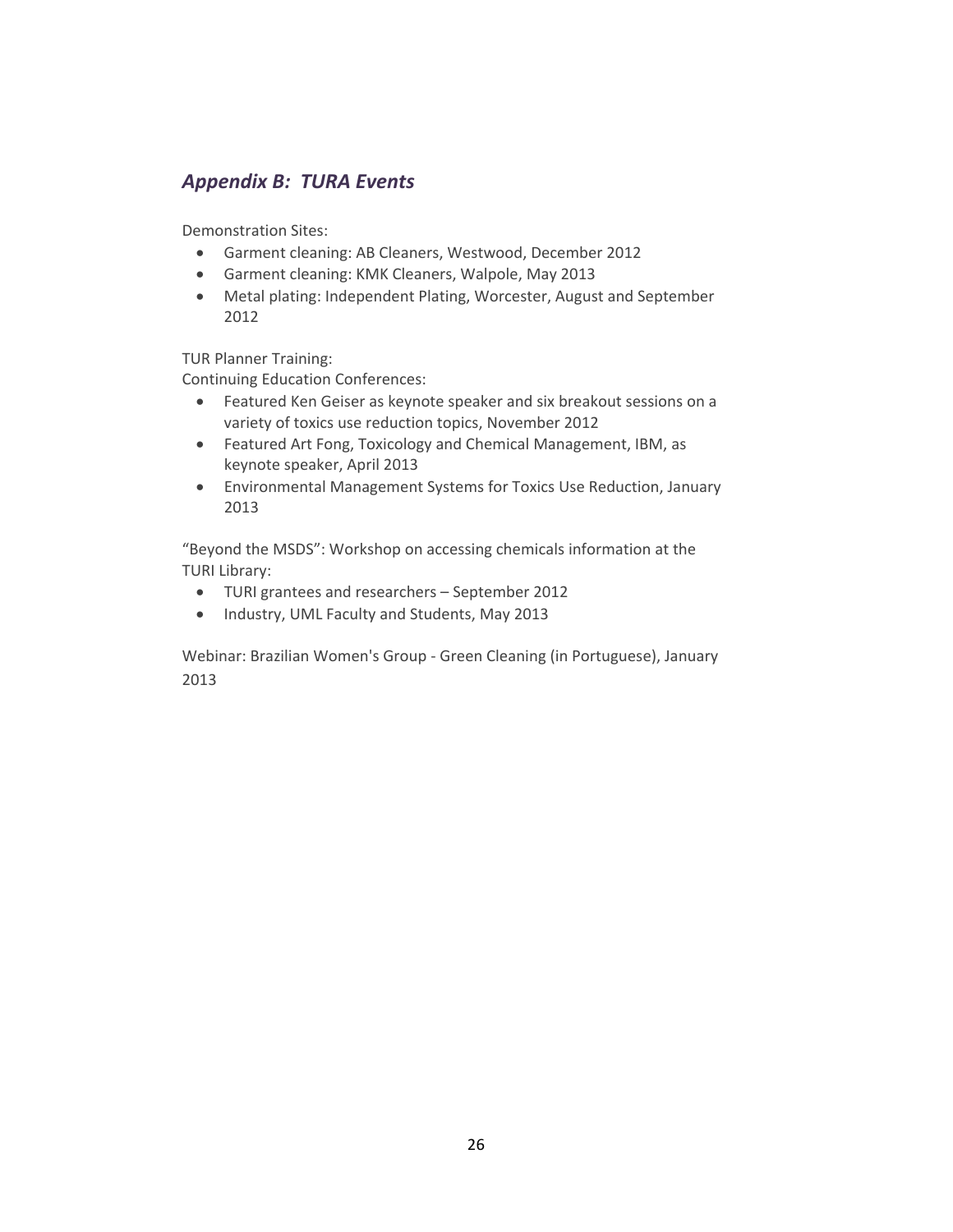#### *Appendix C: TURI Publications*

Goldstein, B., Banda, S., Cairncross, E., Jiang, G., Massey, R., Miglioranza, K., Samseth, J., and Scheringer, M. 2013. "Reaching for the 2020 Goal: The Need for Better Information and Sound Management to Minimize Chemical Risks." In *UNEP Yearbook 2013: Emerging Issues in our Global Environment*. Nairobi and Geneva: UNEP.

Jacobs, M. M., Massey, R. I., and Clapp, R. W. 2013. "The Burden of Cancer from Organic Chemicals." In Carpenter, David O., *Effects of Persistent and Bioactive Organic Pollutants on Human Health*. Hoboken, New Jersey: John Wiley & Sons.

Jacobs, M., Tenney, H., Massey, R., and Harriman, E. 2013. *Opportunities for Cancer Prevention: Trends in the Use and Release of Carcinogens in Massachusetts*. Toxics Use Reduction Institute Methods and Policy Report No. 29. Lowell, Massachusetts: Toxics Use Reduction Institute, University of Massachusetts Lowell.

Massey, R. and Jacobs, M. 2013. "Global Chemicals Outlook: Trends and Indicators." In *United Nations Environment Programme (UNEP), Global Chemicals Outlook: Toward Sound Management of Chemicals*. Nairobi and Geneva: UNEP.

Morose, G. and Becker, M. "Chemical Alternatives Assessment, Chapter 5: A Collaborative Industry and University Alternative Assessment of Plasticizers for Wire and Cable." *Issues in Environmental Science and Technology*, Volume No. 36: Royal Society of Chemistry Publishing, 2013.

National Institute for Occupational Safety and Health. 2012. *General Safe Practices for Working with Engineered Nanomaterials in Research Laboratories*. DHHS (NIOSH) Publication No. 2012‐47. (Tsai and Ellenbecker were co-authors.)

Schulte, P.E., Kuempel, E.D., Zumwalde, R., Geraci, C.L., Schubauer‐Berigan, M., Castranova, V., Hodson, L., Murashov, V., Dahm, M., and Ellenbecker, M., "Focused Actions to Protect Carbon Nanotube Workers," published online, *American Journal of Industrial Medicine*, DOI: 10.1002/ajim.22028 (2012).

Toxics Use Reduction Institute. 2013. *Massachusetts Chemical Fact Sheet: Formaldehyde*. Lowell, MA: Toxics Use Reduction Institute.

Toxics Use Reduction Institute. 2012. *Assessment of Alternatives to Perchloroethylene for the Dry Cleaning Industry*. Lowell, MA: Toxics Use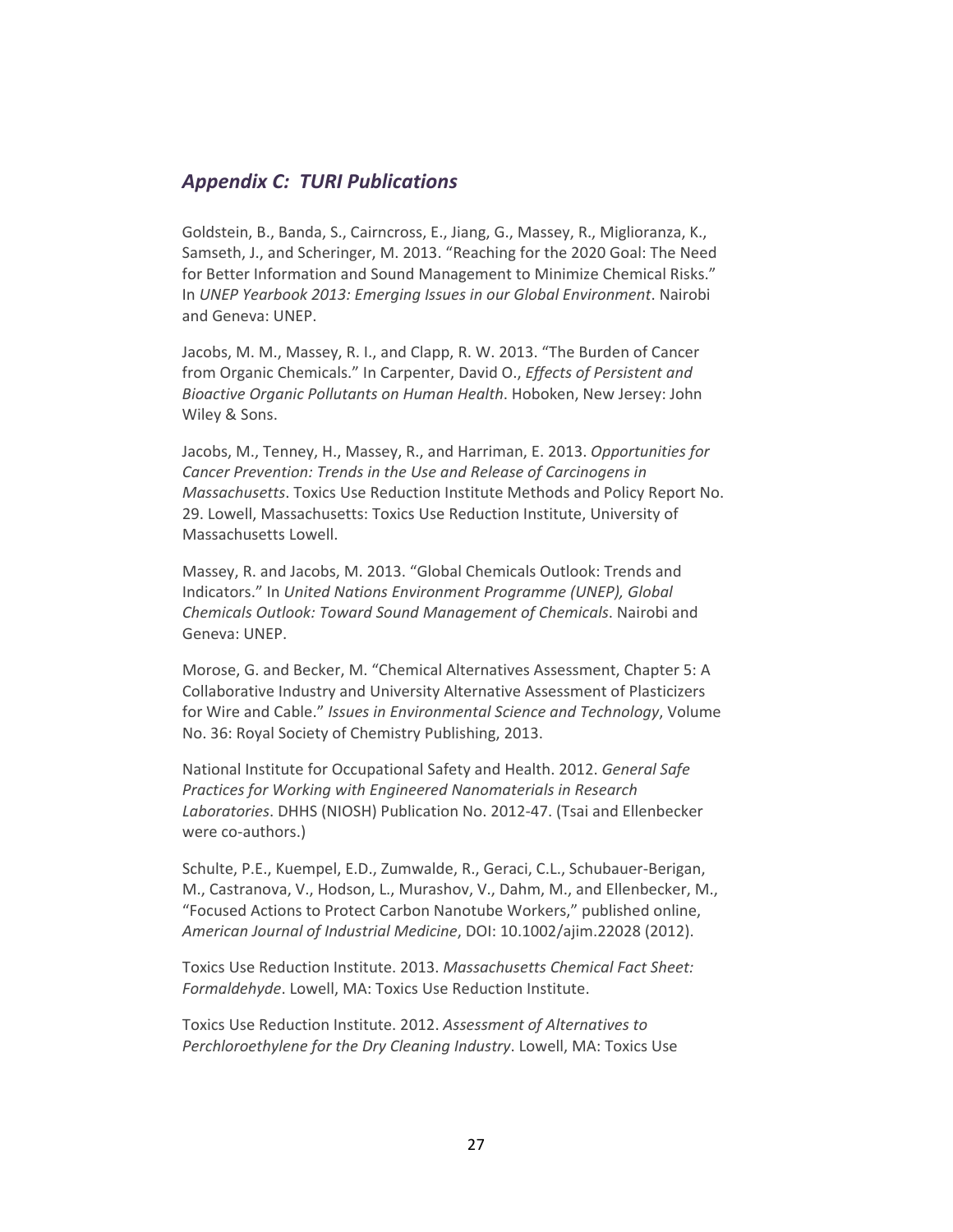Reduction Institute, Methods and Policy Report Number 27.

Tsai, S., Echevarría‐Vega, M.E., Sotiriou, G.A., Santeufemio, C., Huang, C., Schmidt, D., Demokritou, P., and Ellenbecker, M., "Evaluation of Environmental Filtration Control of Engineered Nanoparticles using the Harvard Versatile Engineered Nanomaterial Generation System (VENGES)," *Journal of Nanoparticle Research*, 14:812, (2012), DOI: 10.1007/s11051‐012‐ 0812‐x.

Tsai, S., White, D., Rodriguez, H., Munoz, C., Huang, C‐Y., Tsai, C‐J., Barry, C., and Ellenbecker, M., "Exposure Assessment and Engineering Control Strategies for Airborne Nanoparticles: An Application to Emissions from Nanocomposite Compounding," *Journal of Nanoparticle Research*, 14 (7):989, (2012), DOI: 10.1007/s11051‐012‐0989‐z.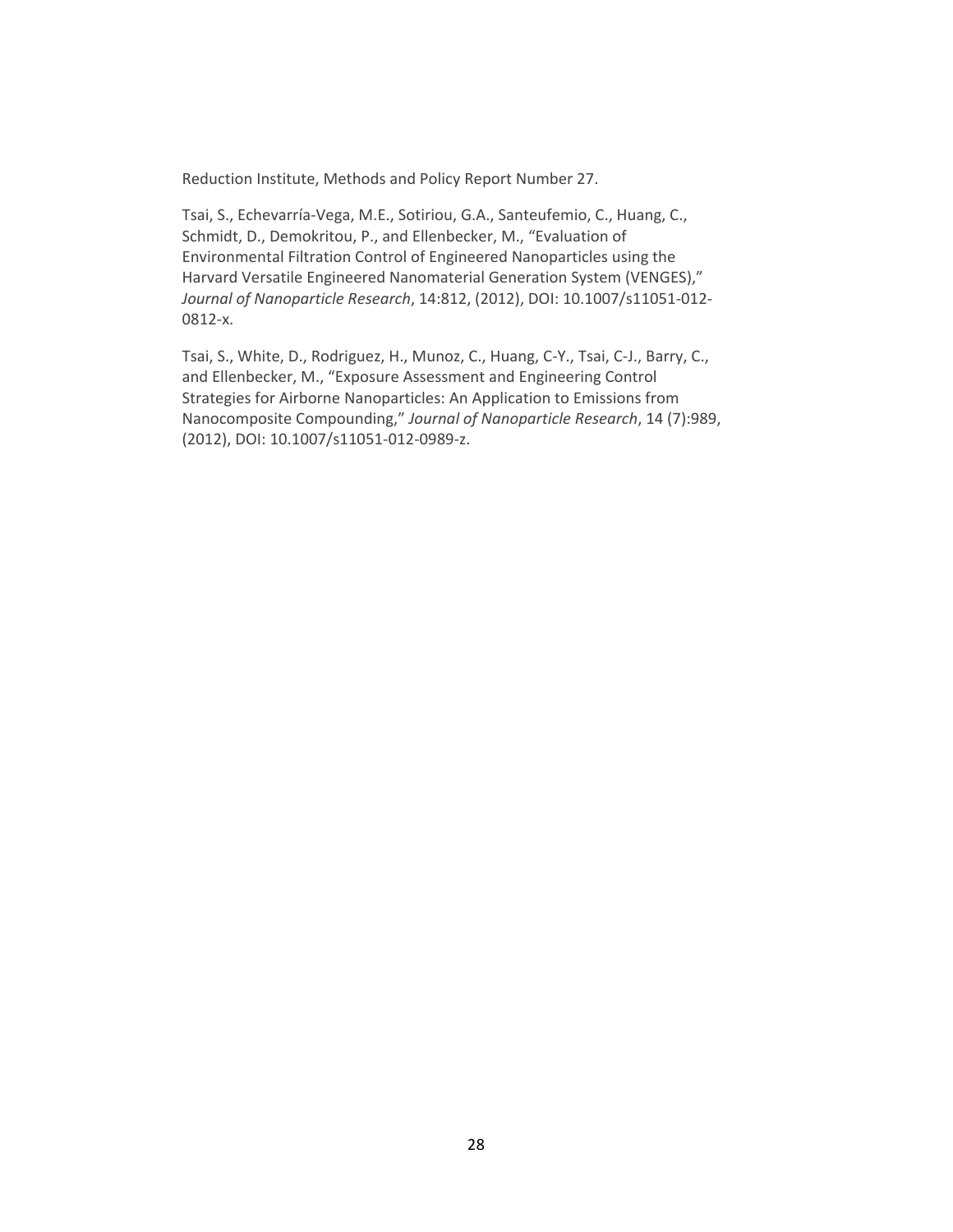#### *Appendix D: TURI ‐ Professional Conference Presentations, Workshops, Training Presentations & Demonstrations*

Dunn, K., Tsai, S., Woskie, S., Bennet, J., and Ellenbecker, M., "Evaluation of Nanoparticle Dispersion and Containment of a New Nanomaterial Fume Hood using Computational Fluid Dynamics," American Industrial Hygiene Conference & Expo (AIHCE), Indianapolis, IN, June 2012.

Eliason, P., "Alternatives 101," two‐day training sponsored by Department of Toxic Substances Control, Chatsworth, CA, June 2012.

Eliason, P., "Alternatives to Perc: Massachusetts Assessment of Alternatives for the Professional Garment Care Industry," Massachusetts Toxics Action Coalition, Boston, Massachusetts, June 2012.

Eliason, P., "Government, Industry and Academia Collaborations Spur Innovation: The Massachusetts Example," Forum on Innovating for Safer, Greener Products, Infocast, California, September 2012.

Eliason, P., "Technical Feasibility of Safer Alternatives," European Chemicals Agency (EChA), Workshop, Helsinki, Finland, October 2012.

Eliason, P., "Alternatives Assessment: More than a Simple Chemical Comparison," Great Lakes Green Chemistry Network, workshop on safer products, Columbus, Ohio, May 2013.

Ellenbecker, M., Tsai, S., and Dunn, K., "Methods to Evaluate the Effectiveness of Nanoparticle Control Strategies," Conference on Nanotechnology and Sustainability, Washington DC, November 2012.

Ellenbecker, M., and Tsai, S., "Research into the Evaluation and Control of Airborne ENP Exposures," NSF NSEC Grantees Conference, Washington, DC, December 2012.

Goodyear, N., Brouillette, N., Tenaglia, K., Marshall, J., and Quinn, M. "Effectiveness of a Do‐It‐Yourself Recipe for Cleaning and Disinfection," poster, American Society for Microbiology General Meeting, Denver, CO, May 2013.

Harriman, E. "Chemical Restrictions Coming from All Directions," Wire Association, Boxborough, MA, Oct 2012.

Harriman, E. "Alternatives Assessment for Flame Retardants," UL Environment, Atlanta, GA, April 2013.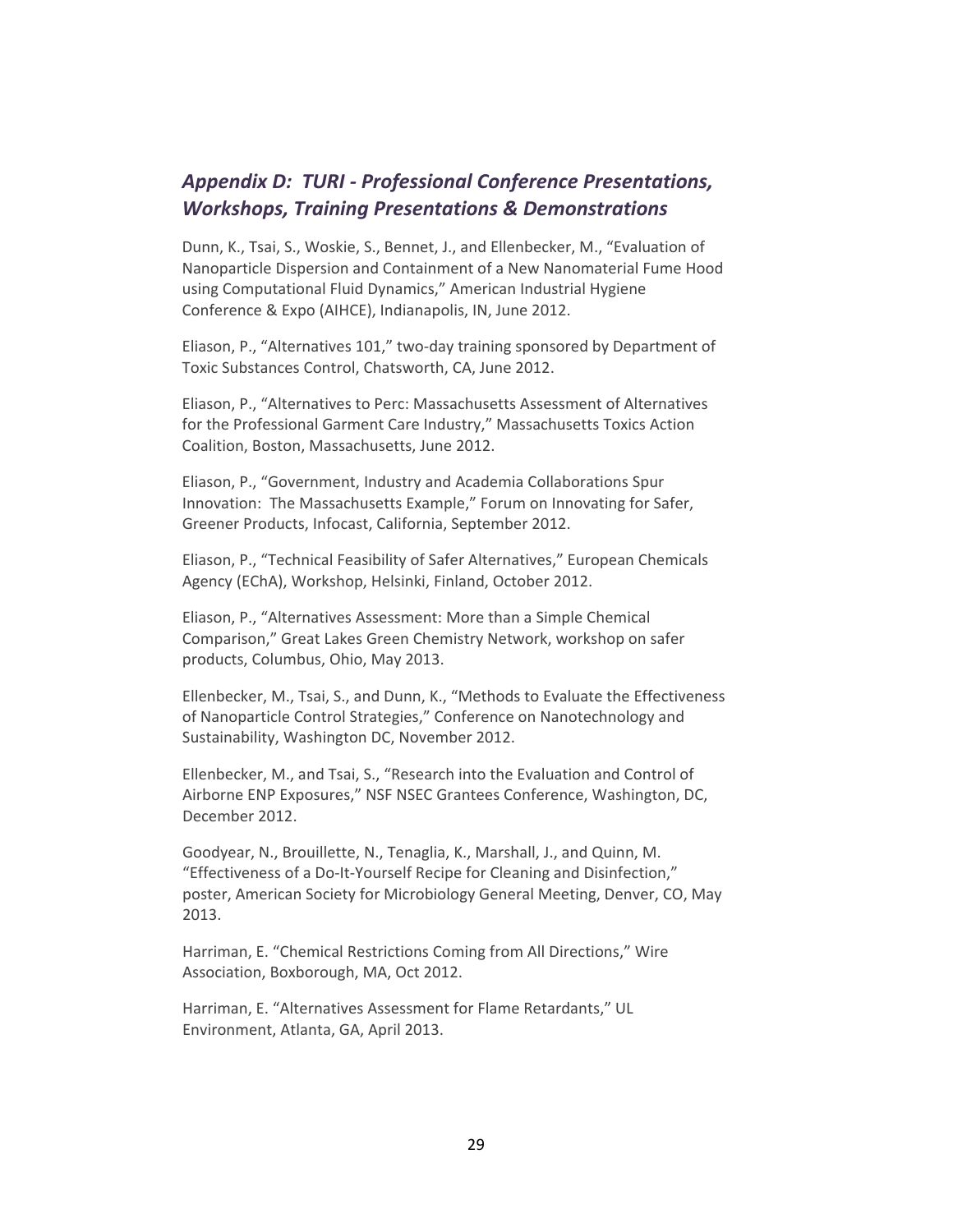Jacobs, M., Massey, R., Tenney, H., and Harriman, E. "Trends in the Use and Release of Carcinogens in Massachusetts," poster, Environmental Health: Science and Policy to Protect Future Generations Conference, Boston, MA, March 3‐6, 2013.

Massey, R. "Toxics Use Reduction and Vector Control," Cape Ann Boards of Health Forum, March 2013.

Massey, R. "Global Chemicals Outlook: Toward Sound Management of Chemicals," Paths to Global Chemical Safety: The 2020 Goal and Beyond Conference organized by the Center forInternational Environmental Law and the Swedish Society for Nature Conservation, Washington, DC, March 2013.

Massey, R., Tenney, H., and Harriman, E. "Designation of Higher Hazard Substances under the Toxics Use Reduction Act: Results from the First Six Years," poster, Environmental Health: Science and Policy to Protect Future Generations Conference, Boston, MA, March 3‐6, 2013.

Massey, R., Jacobs, M. "United Nations Environment Programme Global Chemicals Outlook," poster, Environmental Health: Science and Policy to Protect Future Generations Conference, Boston, MA, March 3‐6, 2013.

Morose, G. "Alternatives Assessments for Hexavalent Chromium for the Aerospace/Defense Industry," TURA Program Retreat, Leominster, MA, October 23, 2012.

Morose, G. "Hexavalent Chromium Sealant Alternatives Evaluation," SAE Aerospace G8/G9 Technical Conference, St. Louis, Missouri, May 1, 2013.

Morose, G. "Research of Alternatives to the Use of Hexavalent Chromium in Aerospace and Defense Applications," Eastec Conference, West Springfield, Massachusetts, May 15, 2013.

Myles, M. "Pollution Prevention and Green Chemistry," Sustainable Communities Conference, Worcester, MA, April 2013.

Onasch, J. "Sustainable Practices in the Dry Cleaning Sector ‐ Making the Case for Professional Wet Cleaning," Sustainable Communities Conference, Worcester, MA, April 2013.

Wilcox, H., "Training on Steam Vapor Cleaning as an Alternative to Bleach in WIC Facilities," Montachusett Opportunity Council, July 2012.

Wilcox, H., "The TURI Lab Process and How it Accomplishes Toxic Use Reduction," PCx Parts Cleaning Conference, Columbus, OH, April 2013.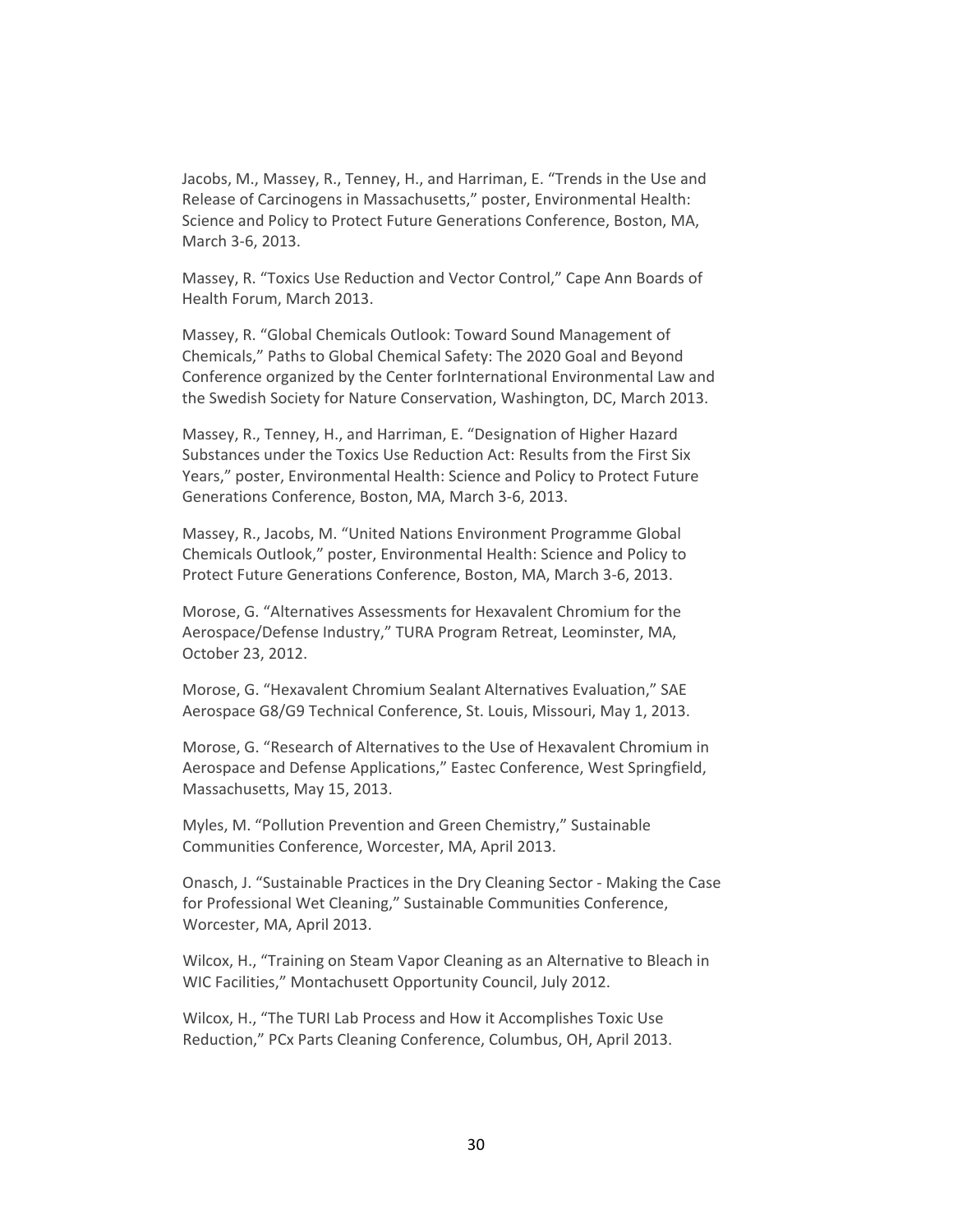#### **Janitorial Demonstrations**

Wilcox, H. IEHA, Alternatives to Traditional Janitorial Cleaning, Chicago, IL, November 2012.

Wilcox, H., Alternative Metal Finishing Solvents, New England Surface Finishing, Sturbridge, MA, May 2013.

Wilcox, H., Alternatives to Traditional Janitorial Cleaning, MIA Green Conference, Miami, FL, January 2013.

Wilcox, H., Alternatives to Traditional Janitorial Cleaning, Mass Buys, Worcester, MA, May 2013.

Wilcox, H., Alternatives to Traditional Janitorial Cleaning, MAFMA, Worcester, MA, June 2013.

Wilcox, H., Alternatives to Traditional Janitorial Cleaning, DCR Supervisor's Academy, Devens, MA, April 2013.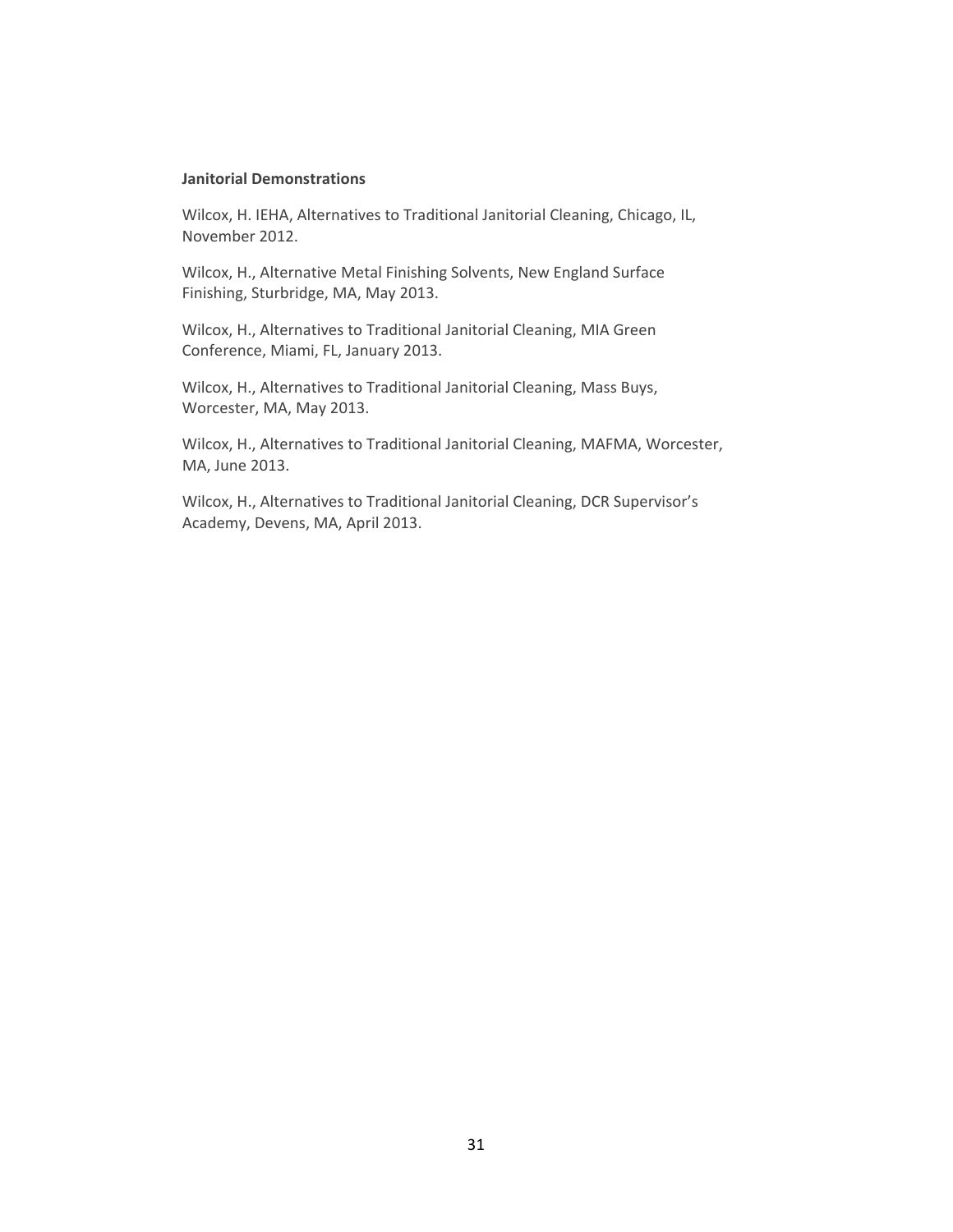#### *Appendix E: TURI Media Coverage (Selected)*

Anon., "Dramatic decline in Massachusetts carcinogen releases." Chemical Watch: Global Risk & Regulation News, June 13, 2013

White, Monica. "Cancer‐Causing Chemicals Used by Mass. Companies on the Decline." GoLocal Worcester, Saturday, June 8, 2013. Available at [http://www.golocalworcester.com/news/use](http://www.golocalworcester.com/news/use-of-cancer-causing-carcinogens-on-the-decline-umass-report/)‐of‐cancer‐causing‐carcinogens‐ on‐the‐decline‐umass‐[report/](http://www.golocalworcester.com/news/use-of-cancer-causing-carcinogens-on-the-decline-umass-report/)

WWLP‐TV, "Dry Cleaning Alternative Saves \$, Environment", May 1, 2013, available at [http://www.wwlp.com/dpp/news/politics/state\\_politics/wry](http://www.wwlp.com/dpp/news/politics/state_politics/wry-cleaning-alternative-saves-environment-cl)cleaning‐alternative‐saves‐[environment](http://www.wwlp.com/dpp/news/politics/state_politics/wry-cleaning-alternative-saves-environment-cl)‐cl

Coverage of UNEP Report (see Publications section, above) Media coverage of the UNEP Global Chemicals Outlook appeared in nearly a thousand news outlets, with coverage in English, Spanish, French, Arabic and Chinese. Examples are given below. UNEP's compilation of press coverage is available at: [http://www.unep.org/docs/Global](http://www.unep.org/docs/Global-Chemicals-Outlook-Media-Coverage.doc)‐Chemicals‐Outlook‐Media‐ [Coverage.doc](http://www.unep.org/docs/Global-Chemicals-Outlook-Media-Coverage.doc)

Lederer, Edith M. "U.N.: Chemicals Damaging Health and Environment." USA Today September 6, 2012. Available at: [http://www.usatoday.com/news/health/story/2012](http://www.usatoday.com/news/health/story/2012-09-06/un-chemicals-health/57634948/1)‐09‐06/un‐chemicals‐ [health/57634948/1](http://www.usatoday.com/news/health/story/2012-09-06/un-chemicals-health/57634948/1)

Reuters, "Rising chemicals output a hazard, clean‐up needed by 2020." Chicago Tribune September 7, 2012.

Associated Press, "Pesticides could cost Sub‐Saharan Africa \$90bn in illness bill, UN warns." The Guardian September 6, 2012. Available at [http://www.guardian.co.uk/environment/2012/sep/06/pesticides](http://www.guardian.co.uk/environment/2012/sep/06/pesticides-hazardous-chemicals-un?newsfeed=true)-hazardouschemicals‐[un?newsfeed=true](http://www.guardian.co.uk/environment/2012/sep/06/pesticides-hazardous-chemicals-un?newsfeed=true)

Voice of America. "Health, Environmental Hazard from Chemicals are Rising." September 5, 2012. Available at [http://www.voanews.com/content/health\\_and\\_environmental\\_hazards\\_from](http://www.voanews.com/content/health_and_environmental_hazards_from_chemicals_are_rising/1502433.html) [\\_chemicals\\_are\\_rising/1502433.html](http://www.voanews.com/content/health_and_environmental_hazards_from_chemicals_are_rising/1502433.html)